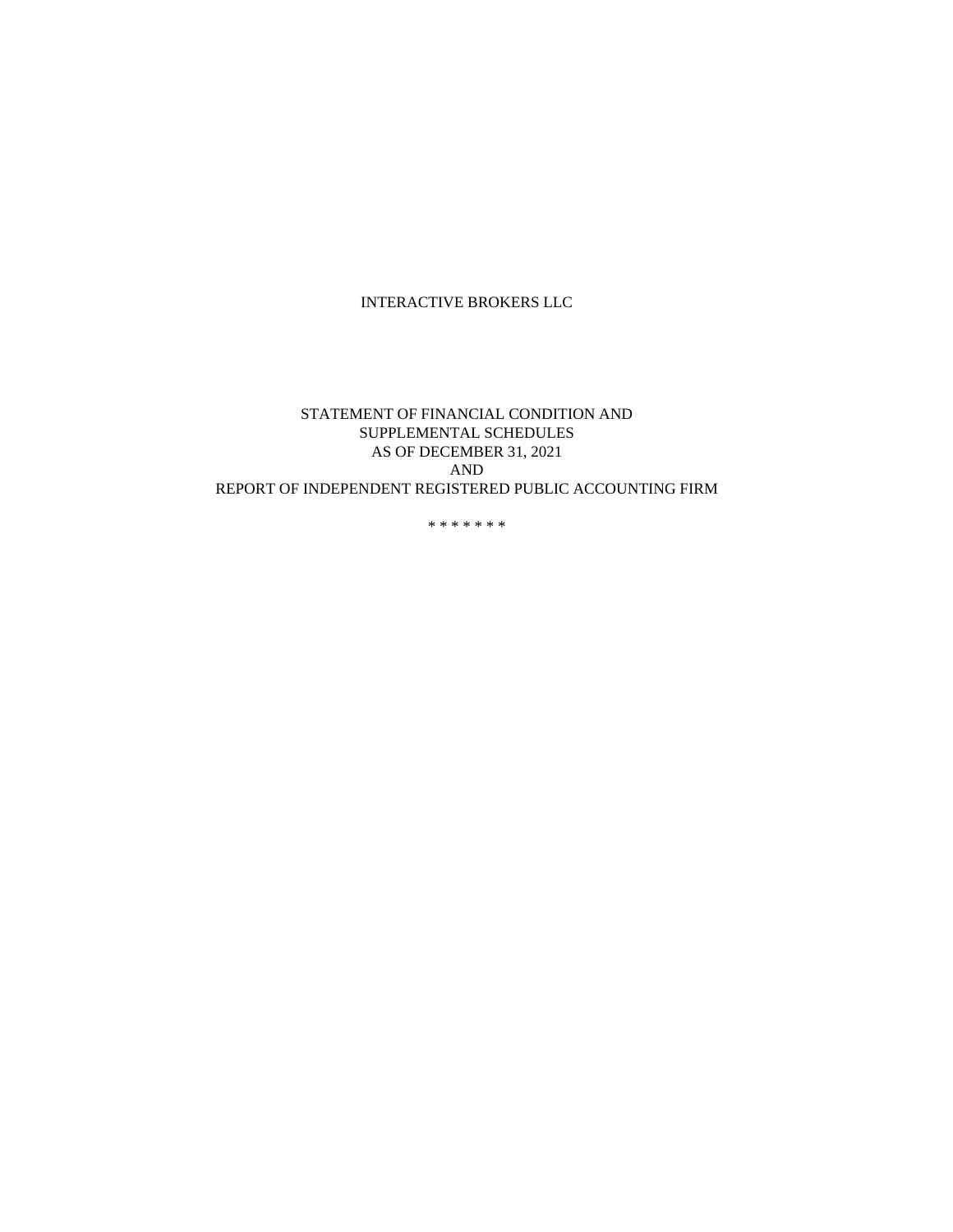## **Interactive Brokers LLC Table of Contents**

|                                                         | Page |
|---------------------------------------------------------|------|
| Report of Independent Registered Public Accounting Firm |      |
| <b>Statement of Financial Condition</b>                 |      |
| Notes to the Statement of Financial Condition           |      |
| Supplemental Schedules                                  | 20   |

A copy of the Company's December 31, 2021 statement of financial condition filed pursuant to Rule 17a-5 under the Securities Exchange Act of 1934 and pursuant to Regulation 1.10 under the Commodity Exchange Act is available for examination at our principal office at One Pickwick Plaza, Greenwich, CT 06830, the Boston Regional Office of the Securities and Exchange Commission and the New York Regional Office of the Commodity Futures Trading Commission.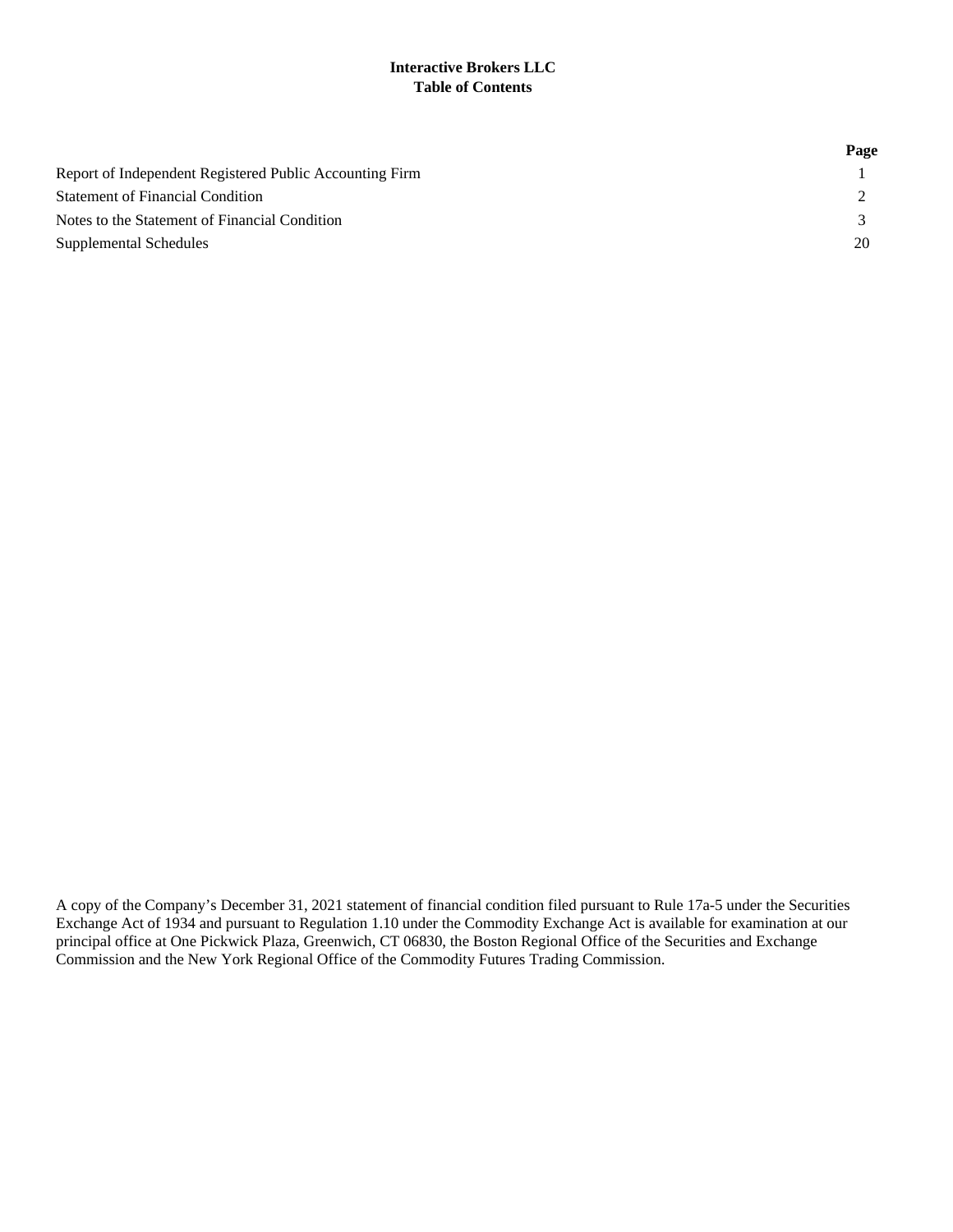# **Deloitte.**

**Deloitte & Touche LLP** 30 Rockefeller Plaza New York, NY 10112 USA

Tel.: +1 212 492 4000 Fax: +1 212 489 1687 www.deloitte.com

# **REPORT OF INDEPENDENT REGISTERED PUBLIC ACCOUNTING FIRM**

To the Directors and the Members of Interactive Brokers LLC Greenwich, CT

## **Opinion on the Financial Statements**

We have audited the accompanying statement of financial condition of Interactive Brokers LLC (the "Company") as of December 31, 2021, and the related notes (collectively referred to as the "financial statement"). In our opinion, the financial statement presents fairly, in all material respects, the financial position of the Company as of December 31, 2021, in conformity with accounting principles generally accepted in the United States of America.

## **Basis for Opinion**

The financial statement is the responsibility of the Company's management. Our responsibility is to express an opinion on this financial statement based on our audit. We are a public accounting firm registered with the Public Company Accounting Oversight Board (United States) (PCAOB) and are required to be independent with respect to the Company in accordance with the U.S. federal securities laws and the applicable rules and regulations of the Securities and Exchange Commission and the PCAOB.

We conducted our audit in accordance with the standards of the PCAOB. Those standards require that we plan and perform the audit to obtain reasonable assurance about whether the financial statement is free of material misstatement, whether due to error or fraud.

Our audit included performing procedures to assess the risks of material misstatement of the financial statement, whether due to error or fraud, and performing procedures that respond to those risks. Such procedures included examining, on a test basis, evidence regarding the amounts and disclosures in the financial statement. Our audit also included evaluating the accounting principles used and significant estimates made by management, as well as evaluating the overall presentation of the financial statement. We believe that our audit of the financial statement provides a reasonable basis for our opinion.

#### **Report on Supplemental Schedules**

The supplemental schedules on pages 20-23 have been subjected to audit procedures performed in conjunction with the audit of the Company's statement of financial condition. The supplemental schedules are the responsibility of the Company's management. Our audit procedures included determining whether the supplemental schedules reconcile to the financial statement or the underlying accounting and other records, as applicable, and performing procedures to test the completeness and accuracy of the information presented in the supplemental schedules. In forming our opinion on the supplemental schedules, we evaluated whether the supplemental schedules, including their form and content, are presented in compliance with Regulation 1.16 under the Commodity Exchange Act. In our opinion, such schedules are fairly stated, in all material respects, in relation to the financial statement as a whole.

Delvitte & Touche LLP

February 25, 2022 We have served as the Company's auditor since 1994.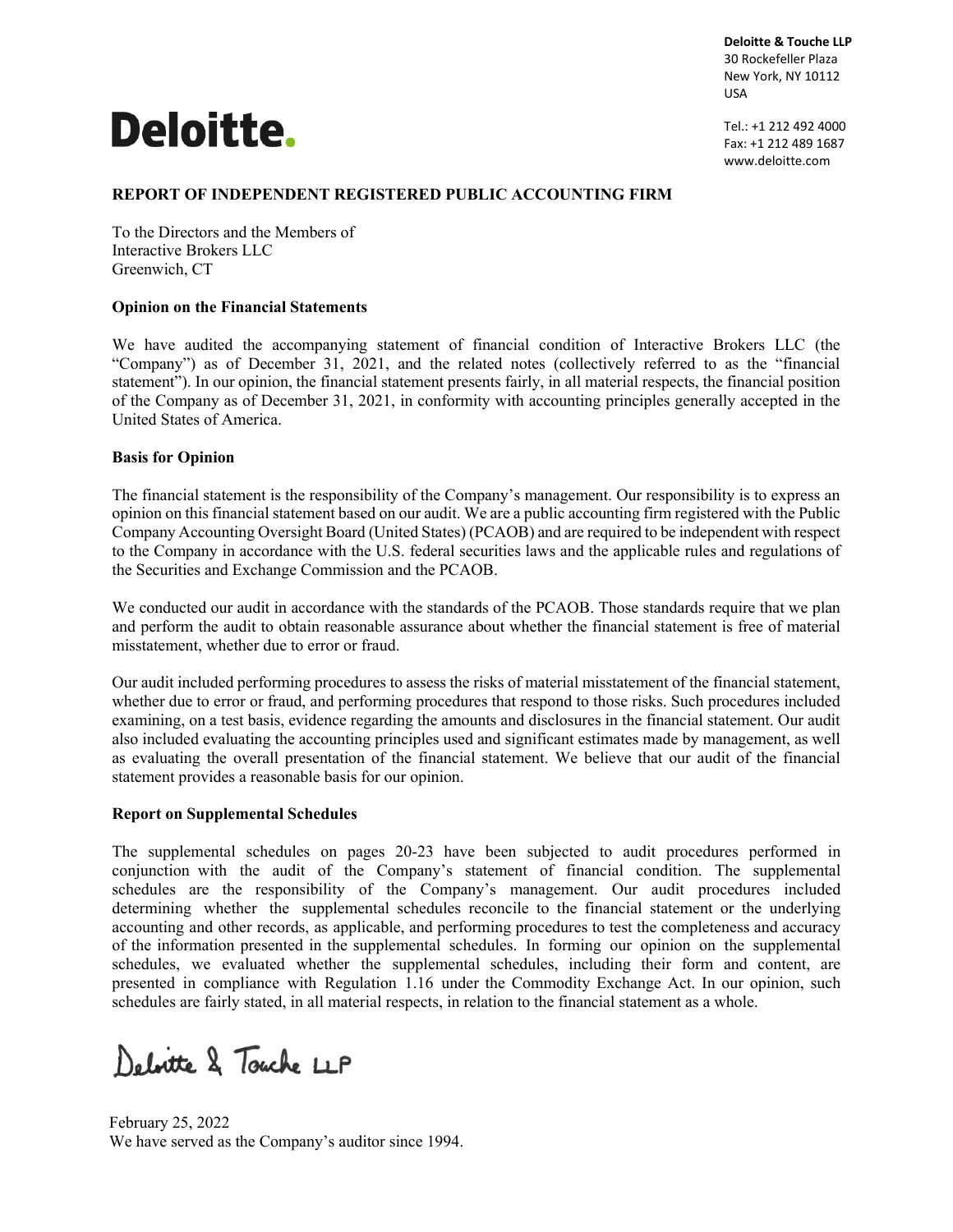# **Interactive Brokers LLC Statement of Financial Condition** As of December 31, 2021

*(Dollars in millions)*

| <b>Assets</b>                                                    |              |
|------------------------------------------------------------------|--------------|
| Cash and cash equivalents                                        | \$<br>1,263  |
| Cash segregated for regulatory purposes                          | 3,142        |
| Securities segregated for regulatory purposes                    | 15,121       |
| Securities borrowed                                              | 3,534        |
| Securities purchased under agreements to resell                  | 4,380        |
| Financial instruments owned, at fair value                       | 49           |
| Receivables                                                      |              |
| Customers (net of allowance for credit losses accounts of \$6)   | 51,430       |
| Brokers, dealers and clearing organizations                      | 2,997        |
| <b>Affiliates</b>                                                | 133          |
| Interest                                                         | 107          |
| Total receivables                                                | 54,667       |
| Other assets                                                     | 226          |
| <b>Total assets</b>                                              | \$<br>82,382 |
| Liabilities and members' equity                                  |              |
| Liabilities                                                      |              |
| Short-term borrowings                                            | \$<br>26     |
| Payables to customers                                            | 64,746       |
| Securities loaned                                                | 10,809       |
| Financial instruments sold, but not yet purchased, at fair value | 19           |
| Other payables                                                   |              |
| Brokers, dealers and clearing organizations                      | 209          |
| Accounts payable, accrued expenses and other liabilities         | 190          |
| <b>Affiliates</b>                                                | 89           |
| Interest                                                         | 10           |
| Total other payables                                             | 498          |
| <b>Total liabilities</b>                                         | 76,098       |
| Members' capital                                                 | 6,284        |
| Total liabilities and members' capital                           | \$<br>82,382 |

See accompanying notes to the statement of financial condition.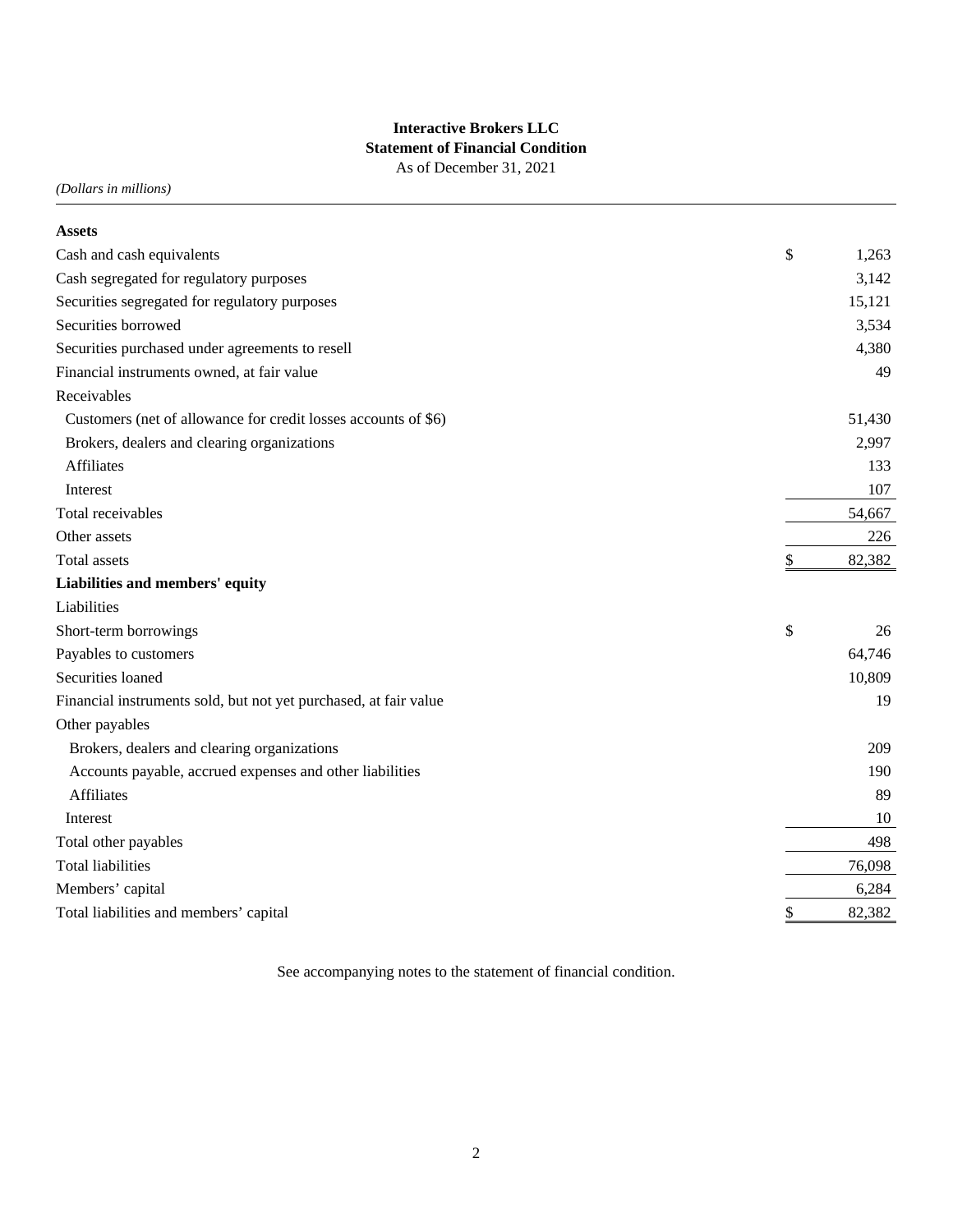*(Dollars in millions, unless otherwise noted)*

#### **1. Organization and Nature of Business**

Interactive Brokers LLC (the "Company"), a Connecticut limited liability company, is a broker-dealer registered under the Securities Exchange Act of 1934 (the "Exchange Act") with the Securities and Exchange Commission ("SEC") and is a member of the Financial Industry Regulatory Authority ("FINRA") and various securities and commodities exchanges. The Company is also a member of the National Futures Association ("NFA") and is registered with Commodity Futures Trading Commission ("CFTC") as a Futures Commission Merchant and a Foreign Exchange Dealer.

The Company executes and clears securities and commodities transactions for customers. Certain transactions are cleared through other clearing brokers. Accordingly, the Company carries securities accounts for customers and is subject to the requirements of Rule 15c3-3 under the Exchange Act (the "Customer Protection Rule") pertaining to the possession or control of customer-owned assets and reserve requirements. The Company carries customer commodities accounts and is subject to the segregation requirements of the Commodity Exchange Act. The Company is also subject to the requirements of Rule 15c3-1 under the Exchange Act (the "Uniform Net Capital Rule") and the CFTC's minimum financial requirements (Regulations 1.17 and 5.7).

The Company is 99.9% owned by IBG LLC (the "Parent"), a Connecticut limited liability company. The Company has several affiliates which are also majority owned by the Parent. The Parent and its subsidiaries, including the Company, are consolidated by Interactive Brokers Group, Inc. ("IBG, Inc."), a publicly traded U.S. corporation.

#### **2. Significant Accounting Policies**

#### *Basis of Presentation*

This statement of financial condition is presented in U.S. dollars and has been prepared in accordance with accounting principles generally accepted in the U.S. ("U.S. GAAP").

#### *Use of Estimates*

The preparation of the statement of financial condition in conformity with U.S. GAAP requires management to make estimates and assumptions that affect the reported amounts and disclosures in the statement of financial condition and accompanying notes. These estimates and assumptions are based on judgment and the best available information at the time. Therefore, actual results could differ materially from those estimates. Such estimates include the allowance for credit losses, compensation and other accruals, and contingency reserves.

## *Fair Value*

Substantially all of the Company's assets and liabilities, including financial instruments are carried at fair value based on published market prices and are marked to market, or are assets and liabilities which are short-term in nature and are carried at amounts that approximate fair value.

The Company applies the fair value hierarchy in accordance with FASB ASC Topic 820, "Fair Value Measurement" ("ASC Topic 820"), to prioritize the inputs to valuation techniques used to measure fair value. The hierarchy gives the highest priority to unadjusted quoted prices in active markets for identical assets and liabilities and the lowest priority to unobservable inputs. The three levels of the fair value hierarchy are:

- Level 1 Unadjusted quoted prices in active markets that are accessible at the measurement date for identical, unrestricted assets or liabilities.
- Level 2 Quoted prices for similar assets in an active market, quoted prices in markets that are not considered to be active or financial instruments for which all significant inputs are observable, either directly or indirectly.
- Level 3 Prices or valuations that require inputs that are both significant to fair value measurement and unobservable.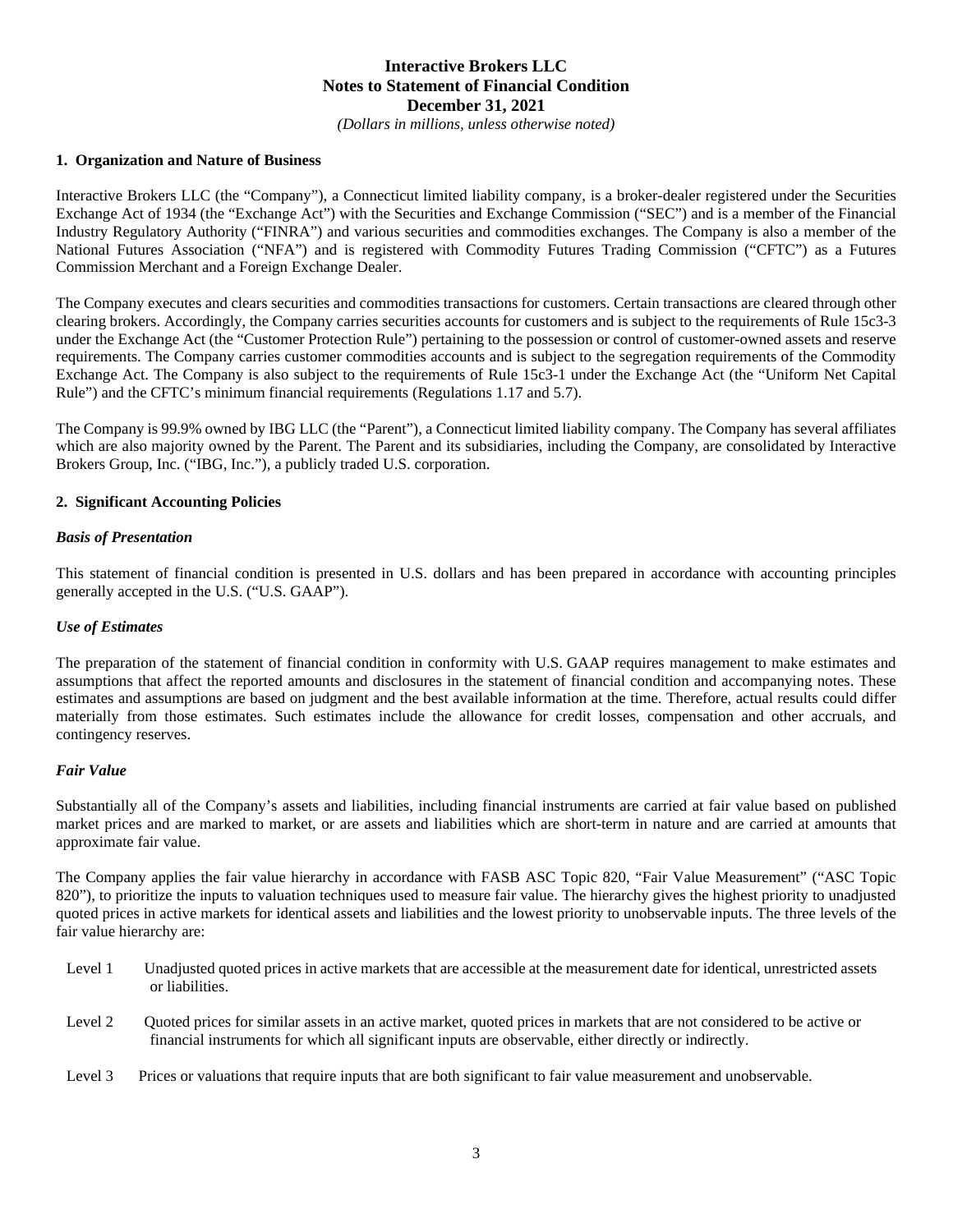*(Dollars in millions, unless otherwise noted)*

Financial instruments owned, at fair value, and financial instruments sold, but not yet purchased, at fair value are generally classified as Level 1 of the fair value hierarchy. The Company's Level 1 financial instruments, which are valued using quoted market prices as published by exchanges and clearing houses or otherwise broadly distributed in active markets, include active listed stocks, options and U.S. government securities.

Currency forward contracts are valued using broadly distributed bank and broker prices, and are classified as Level 2 of the fair value hierarchy since inputs to their valuation can generally be corroborated by market data. Precious metals are valued using an internal model, which incorporates the exchange-traded futures price of the underlying instruments, benchmark interest rates and estimated storage costs, and are classified as Level 2 of the fair value hierarchy since the significant inputs to their valuation are observable. Other securities that are not traded in active markets are also classified as Level 2 of the fair value hierarchy. Level 3 financial instruments are comprised of securities that have been delisted or otherwise are no longer tradable in active markets and have been valued by the Company based on internal estimates.

## *Current Expected Credit Losses*

The Company follows FASB ASC Topic 326 – "Financial Instruments – Credit Losses" ("ASC Topic 326") which applies to financial assets measured at amortized cost, held-to-maturity debt securities and off-balance sheet credit exposures. For on-balance sheet assets, an allowance must be recognized at the origination or purchase of in-scope assets and represents the expected credit losses over the contractual life of those assets. Expected credit losses on off-balance sheet credit exposures must be estimated over the contractual period the Company is exposed to credit risk as a result of a present obligation to extend credit.

The impact to the current period is not material since the Company's in-scope assets are primarily subject to collateral maintenance provisions for which the Company elected to apply the practical expedient of reporting the difference between the fair value of the collateral and the amortized cost for the in-scope assets as the allowance for current expected credit losses.

## *Cash and Cash Equivalents*

Cash and cash equivalents consist of deposits with banks and all highly liquid investments, with maturities of three months or less, that are not segregated and deposited for regulatory purposes or to meet margin requirements at clearing houses and clearing banks.

#### *Cash and Securities – Segregated for Regulatory Purposes*

As a result of customer activities, the Company is obligated by rules mandated by its primary regulator to segregate or set aside cash or qualified securities to satisfy such regulations, which have been promulgated to protect customer assets. Restricted cash represents cash and cash equivalents that are subject to withdrawal or usage restrictions. Cash segregated for regulatory purposes meets the definition of restricted cash.

At December 31, 2021, securities segregated for regulatory purposes consisted of U.S. government securities of \$4.7 billion and securities purchased under agreements to resell of \$10.4 billion, which amounts approximate fair value.

## *Securities Borrowed and Securities Loaned*

Securities borrowed and securities loaned are recorded at the amount of the cash collateral advanced or received. Securities borrowed transactions require the Company to provide counterparties with collateral, which may be in the form of cash, letters of credit or other securities. With respect to securities loaned, the Company receives collateral, which may be in the form of cash or other securities in an amount generally in excess of the fair value of the securities loaned. The Company monitors the market value of securities borrowed and loaned daily, with additional collateral obtained or refunded as permitted contractually. The Company's policy is to net, in the statement of financial condition, securities borrowed and securities loaned contracts entered into with the same counterparty that meet the offsetting requirements prescribed in FASB ASC Topic 210-20, "Balance Sheet – Offsetting" ("ASC Topic 210-20").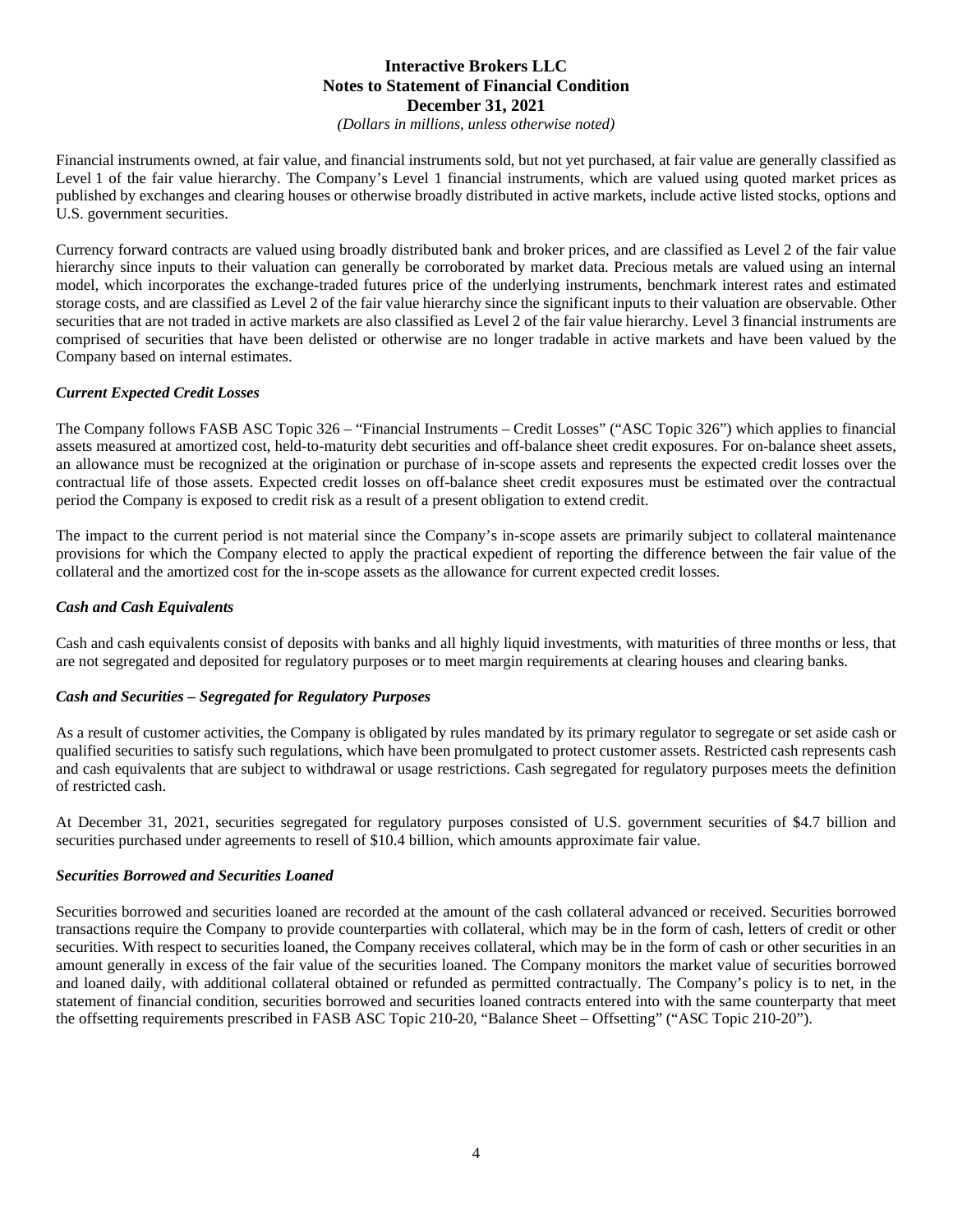*(Dollars in millions, unless otherwise noted)*

## *Securities Purchased Under Agreements to Resell and Securities Sold Under Agreements to Repurchase*

Securities purchased under agreements to resell and securities sold under agreements to repurchase, which are reported as collateralized financing transactions, are recorded at contract value, which approximates fair value. To ensure that the fair value of the underlying collateral remains sufficient, the collateral is valued daily with additional collateral obtained or excess collateral returned, as permitted under contractual provisions. The Company's policy is to net, in the statement of financial condition, securities purchased under agreements to resell transactions and securities sold under agreements to repurchase transactions entered into with the same counterparty that meet the offsetting requirements prescribed in ASC Topic 210-20.

#### *Financial Instruments Owned and Financial Instruments Sold, But Not Yet Purchased, at Fair Value*

Financial instrument transactions are accounted for on a trade date basis. Financial instruments owned and financial instruments sold, but not yet purchased are stated at fair value based upon quoted market prices, or if not available, are valued by the Company based on internal estimates (see *Fair Value* above). The Company's financial instruments pledged to counterparties where the counterparty has the right, by contract or custom, to sell or repledge the financial instruments are reported as financial instruments owned and pledged as collateral in the statement of financial condition.

The Company also enters into currency forward contracts. These transactions, which are also accounted for on a trade date basis, are agreements to exchange a fixed amount of one currency for a specified amount of a second currency at completion of the currency forward contract term. Unrealized mark to market gains and losses on currency forward contracts are included in financial instruments owned, at fair value or financial instruments sold, but not yet purchased, at fair value in the statement of financial condition.

#### *Currency Spot and Forward Contracts*

The Company enters into currency swap contracts for customer funds denominated in foreign currencies to obtain U.S. dollars, with a locked-in rate of return, for the purpose of making bank deposits denominated in U.S. dollars to satisfy regulatory segregation requirements and on behalf of its affiliates. A currency swap contract is an agreement to exchange a fixed amount of one currency for a specified amount of a second currency at the outset and exchange back a specified amount at completion of the swap term (i.e., the forward contract). Interest rate differences, between currencies, are captured in the contractual swap rates. The Company also executes currency spot contracts on behalf of its customers and affiliates. These currency spot and forward transactions are recorded on a trade date basis at fair value based on distributed bank and broker prices. Included in receivables from and payables to brokers, dealers and clearing organizations are \$3 and \$1, respectively, which represent unsettled amounts of currency spot and forward contracts at December 31, 2021.

#### *Customer Receivables and Payables*

Receivables from and payables to customers include amounts due on cash and margin transactions, including futures contracts transacted on behalf of customers. Securities owned by customers, including those that collateralize margin loans or other similar transactions, are not reported in the statement of financial condition.

Receivables from institutional non-cleared customers and payables for execution and clearing fees are included in other assets and accounts payable, accrued expenses and other liabilities, respectively, in the statement of financial condition.

#### *Receivables from and Payables to Brokers, Dealers and Clearing Organizations*

Receivables from and payables to brokers, dealers and clearing organizations include net receivables and payables from unsettled trades, including amounts related to futures and options on futures contracts executed on behalf of customers, amounts receivable for securities not delivered by the Company to the purchaser by the settlement date ("fails to deliver") and cash deposits. Payables to brokers, dealers and clearing organizations also include amounts payable for securities not received by the Company from a seller by the settlement date ("fails to receive").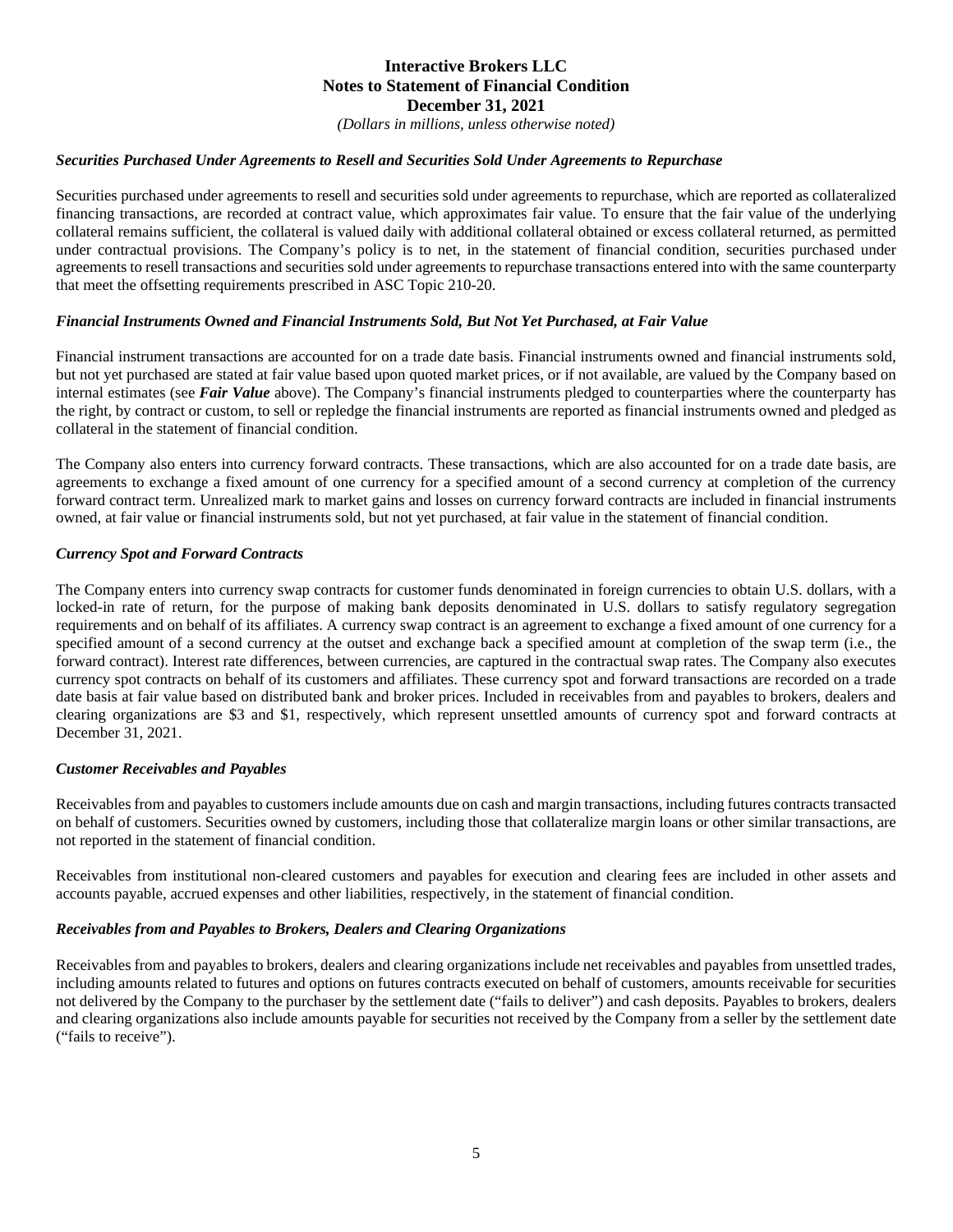*(Dollars in millions, unless otherwise noted)*

#### *Interest*

Interest is accrued on customer margin balances, securities borrowed and securities loaned contract amounts, securities purchased under agreements to resell, securities sold under agreements to repurchase, interest bearing assets and liabilities included in financial instruments owned, at fair value and financial instruments sold, but not yet purchased, at fair value. Interest is included in interest receivable and interest payable in the statement of financial condition.

#### *Property, Equipment and Intangible Assets*

Property and equipment, which are included in other assets in the statement of financial condition, consist of leasehold improvements, computer equipment, computer software, office furniture and equipment, and intangible assets acquired.

Property and equipment are recorded at historical cost, less accumulated depreciation and amortization. Additions and improvements that extend the lives of assets are capitalized, while expenditures for repairs and maintenance are expensed as incurred. Depreciation and amortization are computed using the straight-line method. Equipment is depreciated over the estimated useful lives of the assets, while leasehold improvements are amortized over the lesser of the estimated economic useful life of the asset or the term of the lease. Computer equipment is depreciated over three to five years and office furniture and equipment are depreciated over five to seven years. Intangible assets with a finite life are amortized on a straight-line basis over their estimated useful lives of five years and tested for recoverability whenever events indicate that the carrying amounts may not be recoverable. Upon retirement or disposition of property and equipment, the cost and related accumulated depreciation are removed from the statement of financial condition. Fully depreciated (or amortized) assets are retired periodically throughout the year.

#### *Leases*

The Company reviews all relevant contracts to determine if the contract contains a lease at its inception date. A contract contains a lease if the contract conveys to the company the right to control the use of an underlying asset for a period of time in exchange for consideration. If the Company determines that a contract contains a lease, it recognizes, in the statement of financial condition, a lease liability and a corresponding right-of-use asset on the commencement date of the lease. The lease liability is initially measured at the present value of the future lease payments over the lease term using the rate implicit in the lease or, if not readily determinable, the Company's secured incremental borrowing rate. An operating lease right-of-use asset is initially measured at the value of the lease liability minus any lease incentives and initial direct costs incurred plus any prepaid rent.

The Company's leases are classified as operating leases and consist of real estate leases for office space, data centers and other facilities. Each lease liability is measured using the Company's secured incremental borrowing rate, which is based on an internally developed yield curve using interest rates of third parties' corporate debt issued with a similar risk profile as the Company and a duration similar to the lease term. The Company's leases have remaining terms of one to five years, some of which include options to extend the lease term, and some of which include options to terminate the lease upon notice. The Company considers these options when determining the lease term used to calculate the right-of-use asset and the lease liability when the Company is reasonably certain it will exercise such option.

The Company's operating leases contain both lease components and non-lease components. Non-lease components are distinct elements of a contract that are not related to securing the use of the underlying assets, such as common area maintenance and other management costs. The Company elected to measure the lease liability by combining the lease and non-lease components as a single lease component. As such, the Company includes the fixed payments and any payments that depend on a rate or index that relate to the lease and nonlease components in the measurement of the lease liability. Some of the non-lease components are variable and not based on an index or rate, and as a result, are not included in the measurement of the right-of-use asset or lease liability.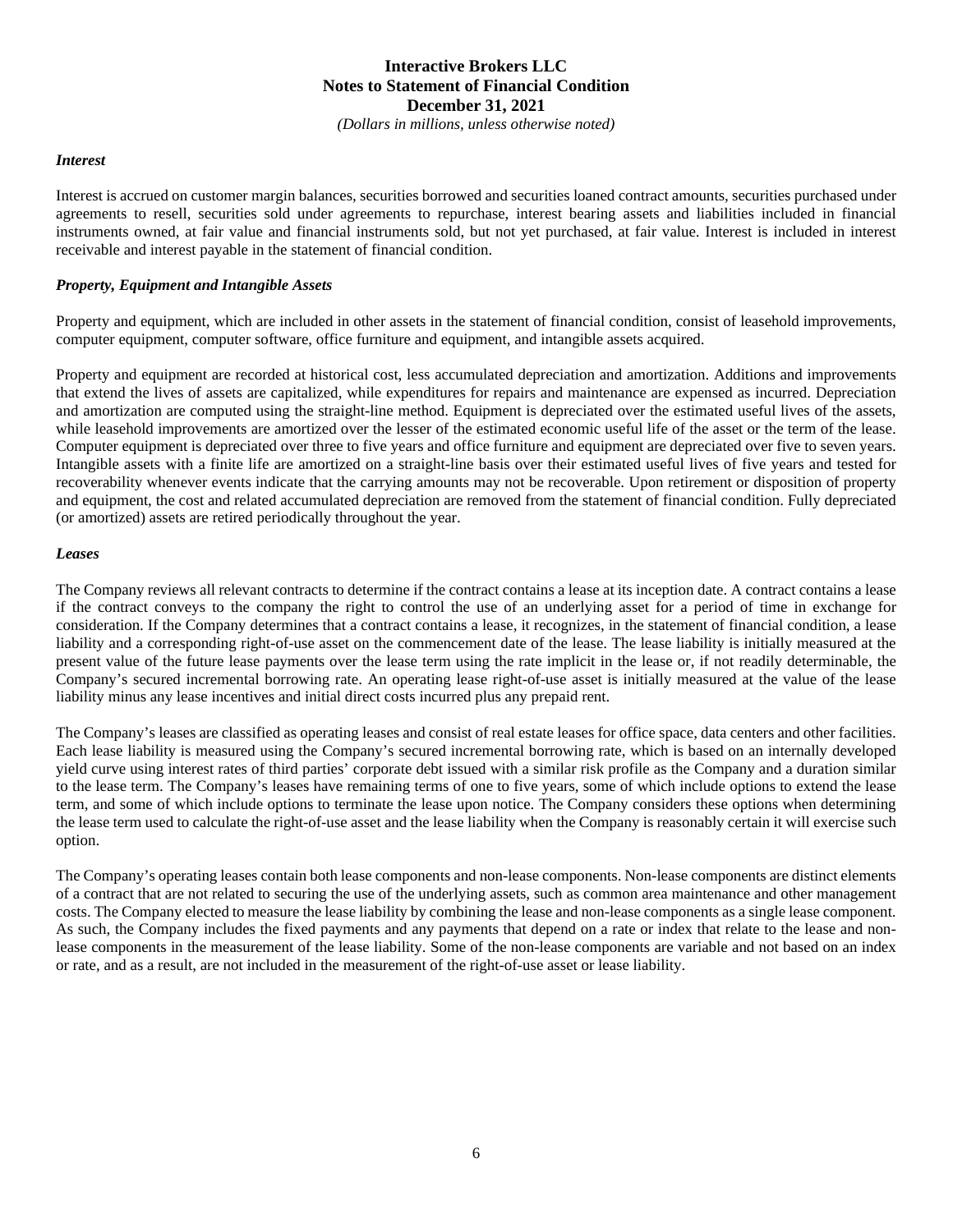*(Dollars in millions, unless otherwise noted)*

#### *Stock-Based Compensation*

The Company follows FASB ASC Topic 718, "Compensation - Stock Compensation" ("ASC Topic 718"), to account for its employees' participation in IBG, Inc.'s stock-based compensation plans. ASC Topic 718 requires all share-based payments to employees to be recognized in the statement of financial condition using a fair value-based method. Grants, which are denominated in U.S. dollars, are communicated to employees in the year of the grant, thereby establishing the fair value of each grant.

Awards granted under stock-based compensation plans are subject to the plans' post-employment provisions in the event an employee ceases employment with the Company. The plans provide that employees who discontinue employment with the Company without cause and continue to meet the terms of the plans' post-employment provisions will be eligible to earn 50% of previously granted but not yet earned awards, unless the employee is over the age of 59, in which case the employee would be eligible to receive 100% of previously granted but not yet earned awards.

#### *Income Taxes*

The Company accounts for income taxes in accordance with FASB ASC Topic 740, "Income Taxes" ("ASC Topic 740"). The deferred tax assets and liabilities, and reserves for unrecognized tax benefits are based on enacted tax laws and reflect management's best assessment of estimated future taxes to be paid. Determining income tax requires significant judgment and estimates.

The Company records tax liabilities in accordance with ASC Topic 740 and adjusts these liabilities when management's judgment changes as a result of the evaluation of new information not previously available. Because of the complexity of some of these uncertainties, the ultimate resolution may result in payments that are different from the current estimates of these tax liabilities.

The Company operates in the U.S. as a limited liability company that is treated as a partnership for U.S. federal income tax purposes. Accordingly, the Company's income is not subject to U.S. federal income taxes. Taxes related to income earned by partnerships represent obligations of the individual partners.

#### *FASB Standards Adopted During 2021*

| <b>Standard</b>             | <b>Summary of guidance</b>                            | <b>Effect on statement of financial</b><br>condition |
|-----------------------------|-------------------------------------------------------|------------------------------------------------------|
| Income Taxes (Topic 740)    | • Simplifies the accounting for income taxes by       | • Adopted January 1, 2021.                           |
|                             | removing certain exceptions to the general principles | • The adoption of the changes did                    |
| <i>Issued December 2019</i> | in Topic 740.                                         | not have a material impact on the                    |
|                             |                                                       | Company's statement of financial                     |

condition.

#### *FASB Standards issued but not adopted as of December 31, 2021*

| <b>Standard</b>              | <b>Summary of guidance</b>                                                                                                                                       | <b>Effect on statement of financial</b><br>condition               |
|------------------------------|------------------------------------------------------------------------------------------------------------------------------------------------------------------|--------------------------------------------------------------------|
| <b>Business Combinations</b> | • Requires companies to recognize and measure                                                                                                                    | • Effective date: January 1, 2023.                                 |
| (Topic 805)                  | contract assets and contract liabilities acquired in a<br>business combination in accordance with Topic 606,                                                     | • The changes are not expected to<br>have a material impact on the |
| <i>Issued October 2021</i>   | "Revenue from Contracts with Customers". At the<br>acquisition date, an acquirer should account for the<br>related revenue contracts as if it had originated the | Company's statement of financial<br>condition.                     |
|                              | contracts.                                                                                                                                                       |                                                                    |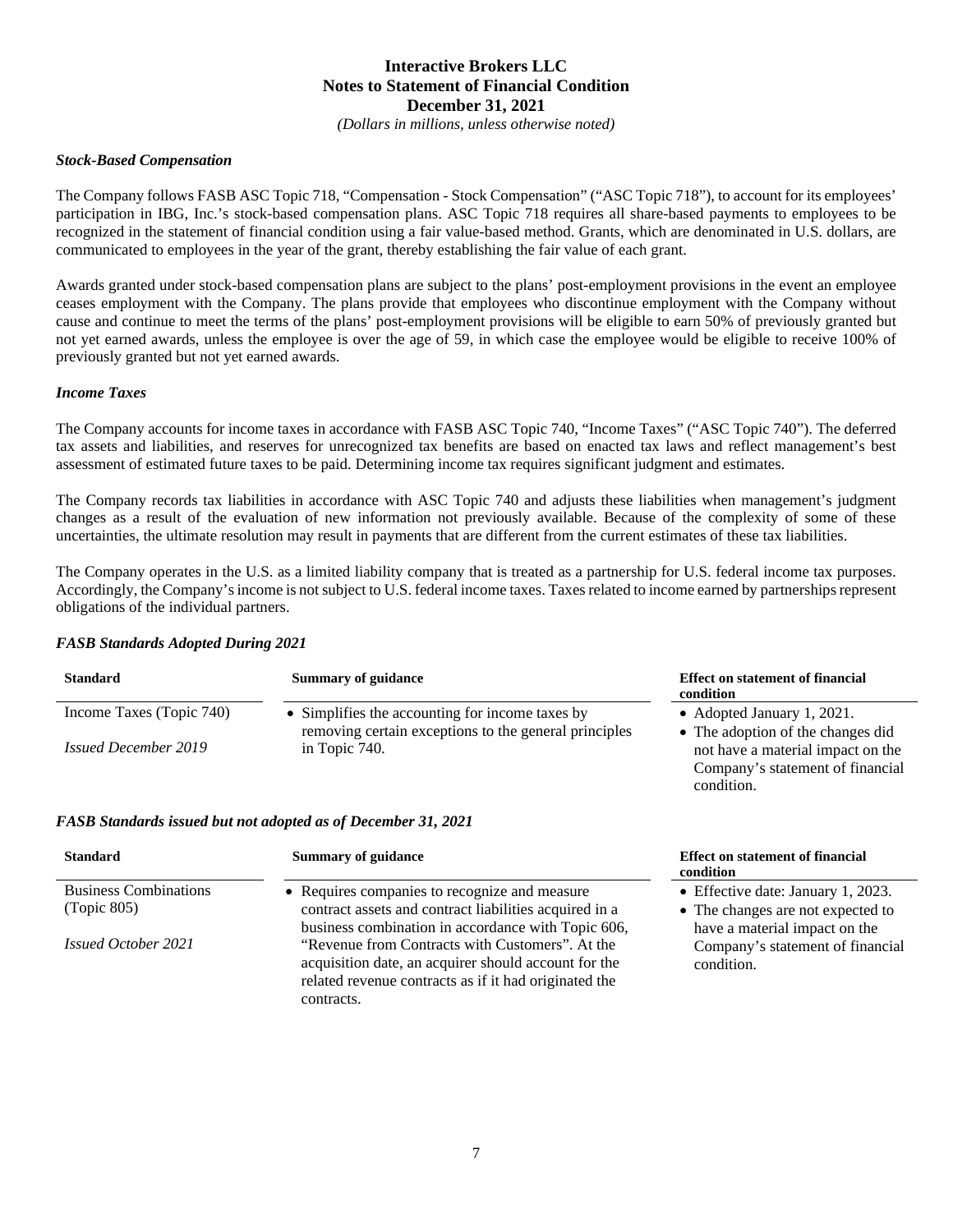*(Dollars in millions, unless otherwise noted)*

## **3. Trading Activities and Related Risks**

The Company's trading activities are comprised of providing securities brokerage services. Trading activities expose the Company to market and credit risks. These risks are managed in accordance with established risk management policies and procedures. To accomplish this, management has established a risk management process that includes:

- a regular review of the risk management process by executive management as part of its oversight role;
- defined risk management policies and procedures supported by a rigorous analytic framework; and
- articulated risk tolerance levels as defined by executive management that are regularly reviewed to ensure that the Company's risk-taking is consistent with its business strategy, its capital structure, and current and anticipated market conditions.

## *Market Risk*

The Company is exposed to various market risks. Exposures to market risks arise from foreign currency exchange rate fluctuations and changes in interest rates. The following discussion describes the types of market risk faced:

#### *Currency Risk*

Currency risk arises from the possibility that fluctuations in foreign exchange rates will impact the value of financial instruments. The Company manages this risk using spot (i.e., cash) currency transactions and currency forward contracts.

#### *Interest Rate Risk*

Interest rate risk arises from the possibility that changes in interest rates will affect the value of financial instruments. The Company is exposed to interest rate risk on cash and margin balances and fixed income securities. These risks are managed through investment policies and by entering into interest rate futures contracts, as needed.

#### *Credit Risk*

The Company is exposed to the risk of loss if a customer, counterparty or issuer fails to perform its obligations under contractual terms ("default risk"). Both cash instruments and derivatives expose the Company to default risk. The Company has established policies and procedures for mitigating credit risk on principal transactions, including reviewing and establishing limits for credit exposure, maintaining collateral, and continually assessing the creditworthiness of counterparties.

The Company's credit risk is limited as contracts entered into are settled directly at securities and commodities clearing houses or are settled through member firms and banks with substantial financial and operational resources. Over-the-counter transactions, such as securities lending, are marked to market daily and are conducted with counterparties that have undergone a thorough credit review. The Company seeks to control the risks associated with its customer margin activities by requiring customers to maintain collateral in compliance with regulatory and internal guidelines.

In the normal course of business, the Company executes, settles and finances various customer securities transactions. Execution of these transactions includes the purchase and sale of securities which exposes the Company to default risk arising from the potential that customers or counterparties may fail to satisfy their obligations. In these situations, the Company may be required to purchase or sell financial instruments at unfavorable market prices to satisfy obligations to customers or counterparties. Liabilities to other brokers and dealers related to unsettled transactions (i.e., securities fails to receive) are recorded at the amount for which the securities were purchased, and are paid upon receipt of the securities from other brokers or dealers. In the case of aged securities fails to receive, the Company may purchase the underlying security in the market and seek reimbursement for any losses from the counterparty.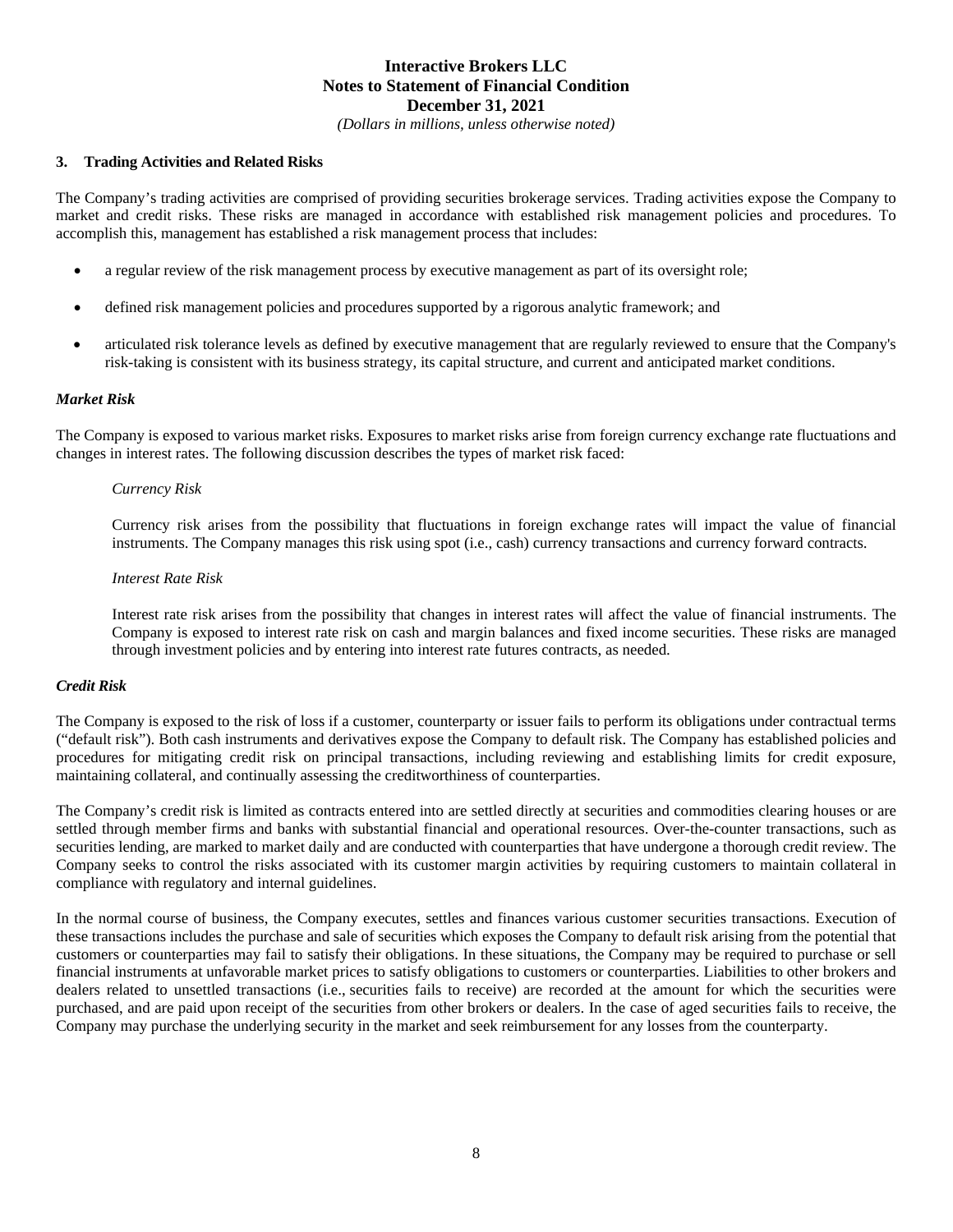*(Dollars in millions, unless otherwise noted)*

For cash management purposes, the Company enters into short-term securities purchased under agreements to resell and securities sold under agreements to repurchase transactions ("repos") in addition to securities borrowing and lending arrangements, all of which may result in credit exposure in the event the counterparty to a transaction is unable to fulfill its contractual obligations. Repos are collateralized by securities with a market value in excess of the obligation under the contract. Similarly, securities lending agreements are collateralized by deposits of cash or securities. The Company attempts to minimize credit risk associated with these activities by monitoring collateral values daily and requiring additional collateral to be deposited with or returned to the Company as permitted under contractual provisions.

#### *Concentrations of Credit Risk*

The Company's exposure to credit risk associated with its brokerage and other activities is measured on an individual counterparty basis, as well as by groups of counterparties that share similar attributes. Concentrations of credit risk can be affected by changes in political, industry or economic factors. To reduce the potential for risk concentration, credit limits are established and exposure is monitored in light of changing counterparty and market conditions. As of December 31, 2021, the Company did not have any material concentrations of credit risk outside the ordinary course of business.

#### *Off-Balance Sheet Risks*

The Company may be exposed to a risk of loss not reflected in the statement of financial condition to settle futures and certain over-the-counter contracts at contracted prices, which may require repurchase or sale of the underlying products in the market at prevailing prices. Accordingly, these transactions result in off-balance sheet risk as the Company's cost to liquidate such contracts may exceed the amounts reported in the Company's statement of financial condition.

#### **4. Financial Assets and Financial Liabilities**

#### *Financial Assets and Liabilities Measured at Fair Value on a Recurring Basis*

The tables below present, by level within the fair value hierarchy (see Note 2), financial assets and liabilities, measured at fair value on a recurring basis as of December 31, 2021. As required by ASC Topic 820, financial assets and financial liabilities are classified in their entirety based on the lowest level of input that is significant to the respective fair value measurement.

|                                                                        | <b>Level 1</b> |     | Level 2 |    | Level 3 |     | <b>Total</b> |
|------------------------------------------------------------------------|----------------|-----|---------|----|---------|-----|--------------|
| Securities segregated for regulatory purposes                          | 4,729          | \$. |         |    |         | S   | 4,729        |
| Financial instruments owned, at fair value                             |                |     |         |    |         |     |              |
| Precious metals                                                        |                |     | 10      |    |         |     | 10           |
| Currency forward contracts                                             |                |     | 39      |    |         |     | 39           |
| Total financial instruments owned, at fair value                       |                |     | 49      |    |         |     | 49           |
| Other assets                                                           | 147            |     |         |    |         |     | 147          |
| Total financial assets at fair value                                   | 4,876          |     | 49      |    |         |     | 4,925        |
| Financial instruments sold, but not yet purchased, at fair value       |                |     |         |    |         |     |              |
| Precious metals                                                        | \$             | \$  | 10      | -S |         | \$. | 10           |
| Currency forward contracts                                             |                |     | 9       |    |         |     | 9            |
| Total financial instruments sold, but not yet purchased, at fair value |                |     | 19      |    |         |     | 19           |
| Accounts payable, accrued expenses and other liabilities               | 147            |     |         |    |         |     | 147          |
| Total financial liabilities at fair value                              | 147            | S   | 19      |    |         |     | 166          |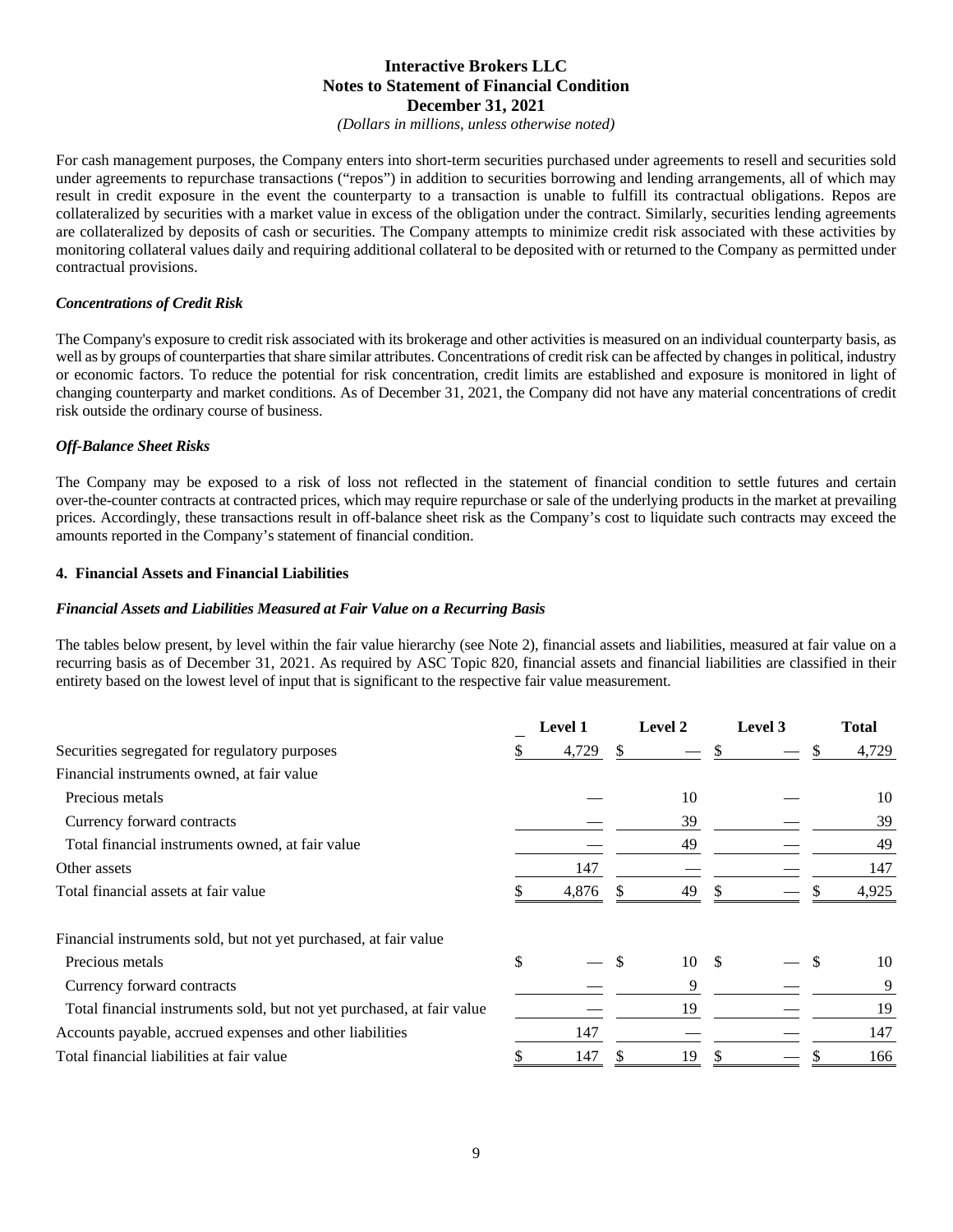*(Dollars in millions, unless otherwise noted)*

#### *Financial Assets and Liabilities Not Measured at Fair Value*

The table below represents the carrying value, fair value and fair value hierarchy category of certain financial assets and liabilities that are not recorded at fair value in the Company's statement of financial condition as of December 31, 2021. The table below excludes all non-financial assets and liabilities.

|                                                          |    | <b>Carrying</b> |    |                   |               |         |               |                |                           |         |
|----------------------------------------------------------|----|-----------------|----|-------------------|---------------|---------|---------------|----------------|---------------------------|---------|
|                                                          |    | <b>Value</b>    |    | <b>Fair Value</b> |               | Level 1 |               | <b>Level 2</b> |                           | Level 3 |
| Financial assets, not measured at fair value:            |    |                 |    |                   |               |         |               |                |                           |         |
| Cash and cash equivalents                                | \$ | 1,263           | \$ | 1,263             | \$            | 1,263   | -S            |                | \$                        |         |
| Cash segregated for regulatory purposes                  |    | 3,142           |    | 3,142             |               | 3,142   |               |                |                           |         |
| Securities segregated for regulatory purposes            |    | 10,392          |    | 10,392            |               |         |               | 10,392         |                           |         |
| Securities borrowed                                      |    | 3,534           |    | 3,534             |               |         |               | 3,534          |                           |         |
| Securities purchased under agreements to resell          |    | 4,380           |    | 4,380             |               |         |               | 4,380          |                           |         |
| Receivables from customers                               |    | 51,430          |    | 51,430            |               |         |               | 51,430         |                           |         |
| Receivables from brokers, dealers and clearing           |    |                 |    |                   |               |         |               |                |                           |         |
| organizations                                            |    | 2,997           |    | 2,997             |               |         |               | 2,997          |                           |         |
| Receivables from affiliates                              |    | 133             |    | 133               |               |         |               | 133            |                           |         |
| Interest receivable                                      |    | 107             |    | 107               |               |         |               | 107            |                           |         |
| Other assets                                             |    | 8               |    | 9                 |               |         |               | $\overline{2}$ |                           | 7       |
| Total financial assets, not measured at fair value:      | S  | 77,386          | \$ | 77,387            | \$            | 4,405   | $\mathcal{S}$ | 72,975         | $\boldsymbol{\mathsf{S}}$ | $\tau$  |
| Financial liabilities, not measured at fair value:       |    |                 |    |                   |               |         |               |                |                           |         |
| Short-term borrowings                                    | \$ | 26              | -S | 26                | <sup>\$</sup> |         | -\$           | 26             | - \$                      |         |
| Payables to customers                                    |    | 64,746          |    | 64,746            |               |         |               | 64,746         |                           |         |
| Securities loaned                                        |    | 10,809          |    | 10,809            |               |         |               | 10,809         |                           |         |
| Payables to brokers, dealers and clearing organizations  |    | 209             |    | 209               |               |         |               | 209            |                           |         |
| Payables to affiliates                                   |    | 89              |    | 89                |               |         |               | 89             |                           |         |
| Interest payable                                         |    | 10              |    | 10                |               |         |               | 10             |                           |         |
| Total financial liabilities, not measured at fair value: | S  | 75,889          | \$ | 75,889            | S             |         | S             | 75,889         | \$                        |         |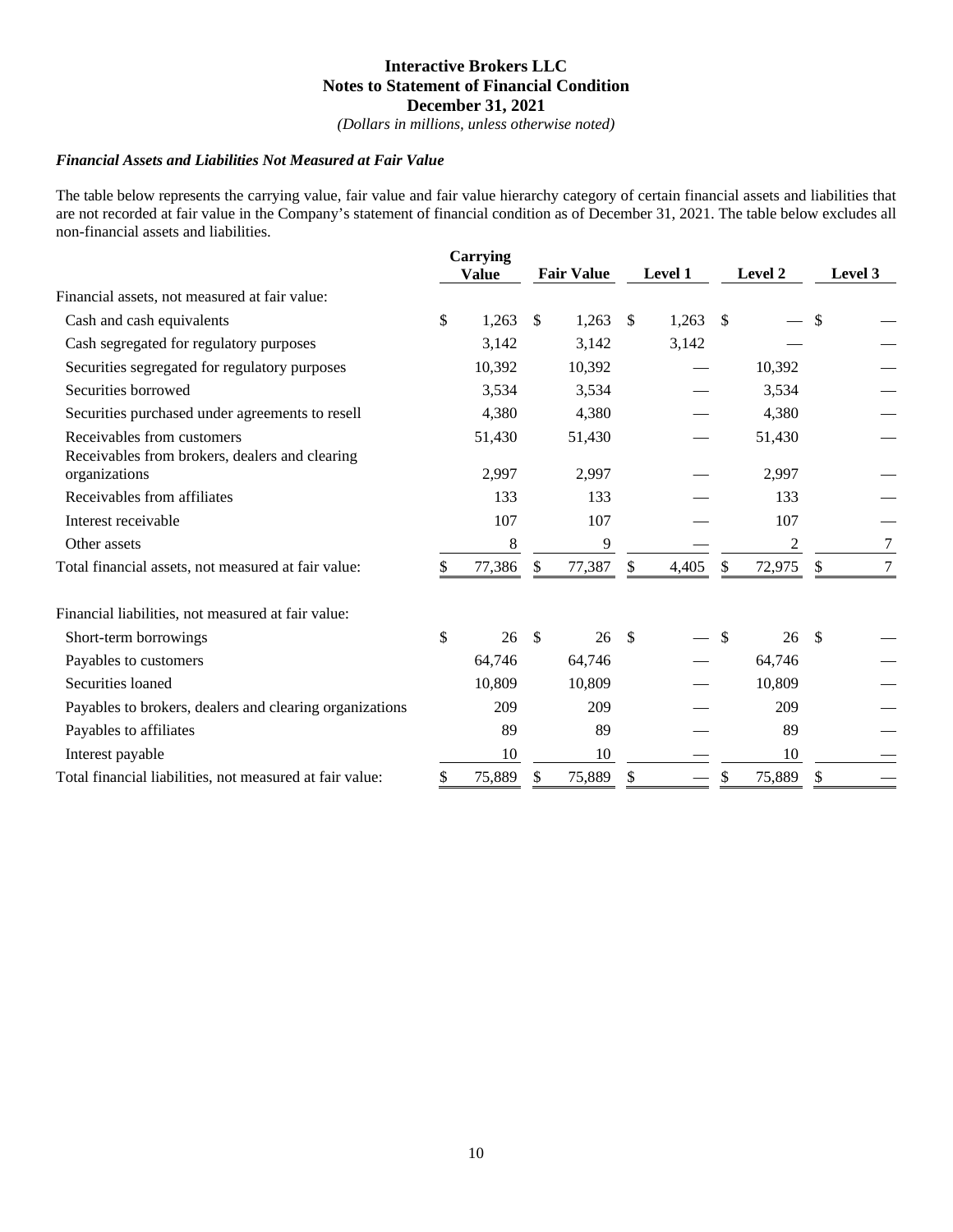*(Dollars in millions, unless otherwise noted)*

## *Netting of Financial Assets and Financial Liabilities*

\_\_\_\_\_\_\_\_\_\_\_\_\_\_\_\_\_\_\_\_\_\_\_\_\_\_\_\_\_\_

The Company's policy is to net securities borrowed and securities loaned, and securities purchased under agreements to resell and securities sold under agreements to repurchase that meet the offsetting requirements prescribed in ASC Topic 210-20. In the tables below, the amounts of financial instruments that are not offset in the statement of financial condition, but could be netted against cash or financial instruments with specific counterparties under master netting agreements, according to the terms of the agreements, including clearing houses or over the counter currency forward contract counterparties, are presented to provide financial statement readers with the Company's net payable or receivable with counterparties for these financial instruments.

The table below presents the netting of financial assets and of financial liabilities as of December 31, 2021:

|                                                                                         | <b>Gross Amounts</b><br>of Financial<br><b>Assets and</b><br><b>Liabilities</b><br><b>Recognized</b> | <b>Amounts Offset</b><br>in the<br><b>Statement of</b><br><b>Financial</b><br>Condition $2$ |  | <b>Net Amounts</b><br><b>Presented in</b><br>the Statement<br>of Financial<br><b>Condition</b> |           | <b>Amounts Not</b><br>Offset in the<br><b>Statement of</b><br><b>Financial</b><br><b>Condition (Cash</b><br>or Financial<br>Instruments) |               |               | <b>Net Amount</b> |
|-----------------------------------------------------------------------------------------|------------------------------------------------------------------------------------------------------|---------------------------------------------------------------------------------------------|--|------------------------------------------------------------------------------------------------|-----------|------------------------------------------------------------------------------------------------------------------------------------------|---------------|---------------|-------------------|
| Offsetting of financial assets                                                          |                                                                                                      |                                                                                             |  |                                                                                                |           |                                                                                                                                          |               |               |                   |
| Securities segregated for regulatory purposes –<br>purchased under agreement to resell  | \$<br>$10,392$ <sup>1</sup> \$                                                                       |                                                                                             |  | $\mathcal{S}$                                                                                  | 10,392 \$ |                                                                                                                                          | $(10,392)$ \$ |               |                   |
| Securities borrowed                                                                     | 3,534                                                                                                |                                                                                             |  |                                                                                                | 3,534     |                                                                                                                                          | (3,462)       |               | 72                |
| Securities purchased under agreement to resell                                          | 4,380                                                                                                |                                                                                             |  |                                                                                                | 4,380     |                                                                                                                                          | (4,380)       |               |                   |
| Financial instruments owned, at fair value                                              |                                                                                                      |                                                                                             |  |                                                                                                |           |                                                                                                                                          |               |               |                   |
| Currency forwards contracts                                                             | 39                                                                                                   |                                                                                             |  |                                                                                                | 39        |                                                                                                                                          |               |               | 39                |
| Total                                                                                   | 18,345                                                                                               | $\mathbb{S}$                                                                                |  | \$.                                                                                            | 18,345 \$ |                                                                                                                                          | (18, 234)     | <sup>\$</sup> | 111               |
| Offsetting of financial liabilities                                                     |                                                                                                      |                                                                                             |  |                                                                                                |           |                                                                                                                                          |               |               |                   |
| Securities loaned<br>Financial instruments sold, but not yet<br>purchased at fair value | \$<br>10,809                                                                                         | -S                                                                                          |  | \$                                                                                             | 10,809 \$ |                                                                                                                                          | $(10,095)$ \$ |               | 714               |
| Currency forwards contracts                                                             | 9                                                                                                    |                                                                                             |  |                                                                                                | 9         |                                                                                                                                          |               |               | 9                 |
| Total                                                                                   | 10,818                                                                                               | -S                                                                                          |  |                                                                                                | 10,818 \$ |                                                                                                                                          | (10,095)      | \$.           | 723               |

(1) As of December 31, 2021, the Company had \$10.4 billion of securities purchased under agreements to resell that were segregated to satisfy regulatory requirements. These securities are included in "Securities segregated for regulatory purposes" in the statement of financial condition.

(2) The Company did not have any balances eligible for netting in accordance with ASC Topic 210-20 at December 31, 2021.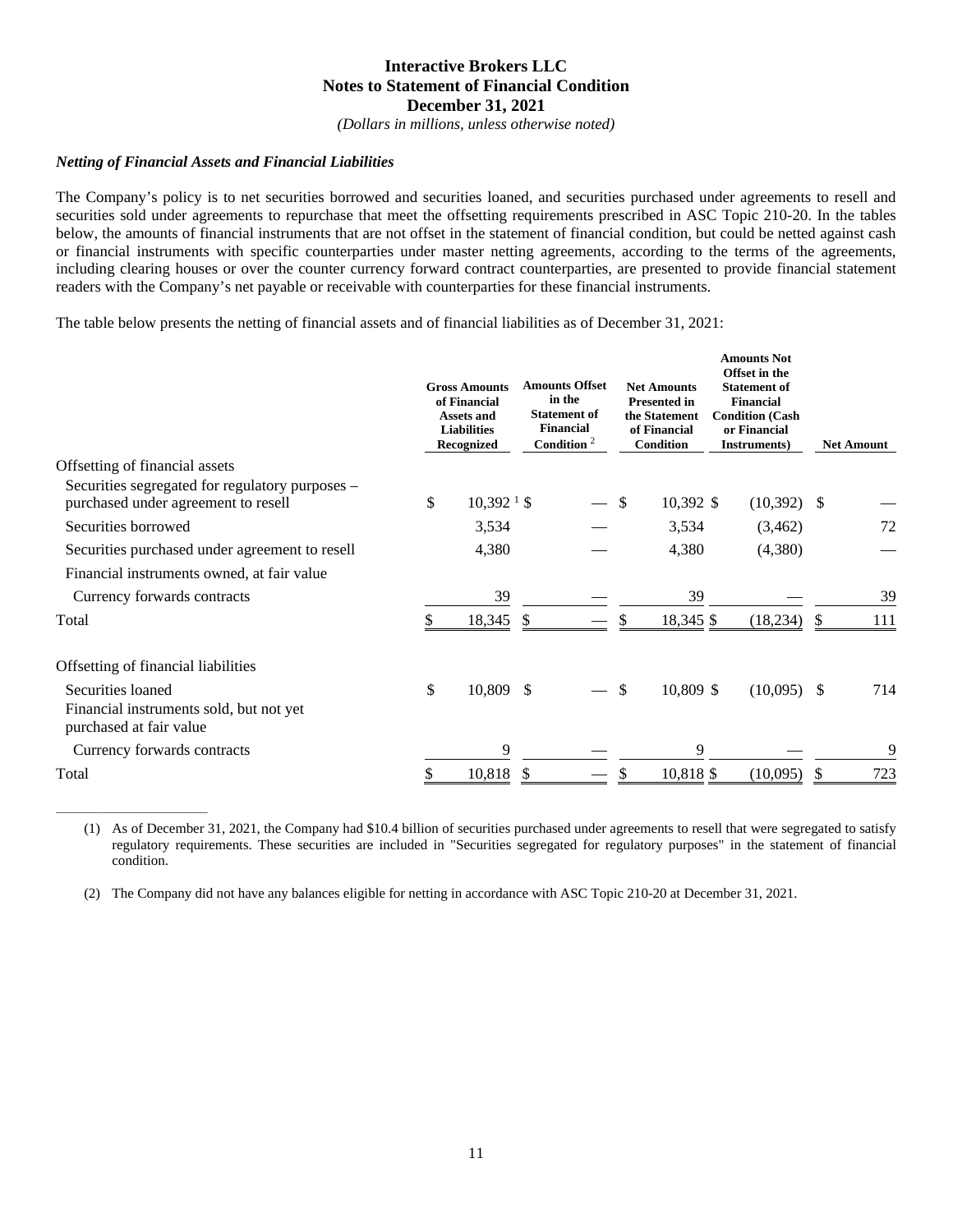*(Dollars in millions, unless otherwise noted)*

## *Secured Financing Transactions – Maturities and Collateral Pledged*

The table below presents gross obligations for securities loaned transactions by remaining contractual maturity and class of collateral pledged as of December 31, 2021:

|                               | <b>Remaining Contractual Maturity</b> |   |                      |  |                   |  |                 |    |               |  |
|-------------------------------|---------------------------------------|---|----------------------|--|-------------------|--|-----------------|----|---------------|--|
|                               | Overnight and<br><b>Open</b>          |   | Less than 30<br>days |  | $30 - 90$<br>days |  | Over 90<br>days |    | <b>Total</b>  |  |
| Securities loaned             |                                       |   |                      |  |                   |  |                 |    |               |  |
| <b>Stocks</b>                 | \$<br>10,755                          |   |                      |  |                   |  |                 | \$ | 10,755        |  |
| Corporate bonds               | 51                                    |   |                      |  |                   |  |                 |    | 51            |  |
| Foreign government securities | $\mathbf{\overline{3}}$               |   |                      |  |                   |  |                 |    | $\mathcal{R}$ |  |
| Total                         | 10,809                                | S |                      |  |                   |  |                 |    | 10,809        |  |

## **5. Collateralized Transactions**

The Company enters into securities borrowing and lending transactions and agreements to repurchase and resell securities to obtain securities for settlement and to earn residual interest rate spreads. In addition, the Company's customers pledge their securities owned to collateralize margin loans. Under these transactions, the Company either receives or provides collateral, including equity, corporate debt and U.S. government securities. Under typical agreements, the Company is permitted to sell or repledge securities received as collateral and use these securities to secure securities purchased under agreements to resell, enter into securities lending transactions or deliver these securities to counterparties to cover short positions.

The Company also engages in securities financing transactions with and for customers through margin lending. Customer receivables generated from margin lending activity are collateralized by customer-owned securities held by the Company. Customers' required margin levels and established credit limits are monitored continuously by risk management staff using automated systems. Pursuant to the Company's policy and as enforced by such systems, customers are required to deposit additional collateral or reduce positions, when necessary to avoid automatic liquidation of their positions.

Margin loans are extended to customers on a demand basis and are not committed facilities. Factors considered in the acceptance or rejection of margin loans are the amount of the loan, the degree of leverage being employed in the customer account and an overall evaluation of the customer's portfolio to ensure proper diversification or, in the case of concentrated positions, appropriate liquidity of the underlying collateral. Additionally, transactions relating to concentrated or restricted positions are limited or prohibited by raising the level of required margin collateral (to 100% in the extreme case). The underlying collateral for margin loans is evaluated with respect to the liquidity of the collateral positions, valuation of securities, volatility analysis and an evaluation of industry concentrations. Adherence to the Company's collateral policies significantly limits the Company's credit exposure to margin loans in the event of a customer's default. Under margin lending agreements, the Company may request additional margin collateral from customers and may sell securities that have not been paid for or purchase securities sold but not delivered from customers, if necessary. At December 31, 2021, approximately \$51.4 billion of customer margin loans were outstanding.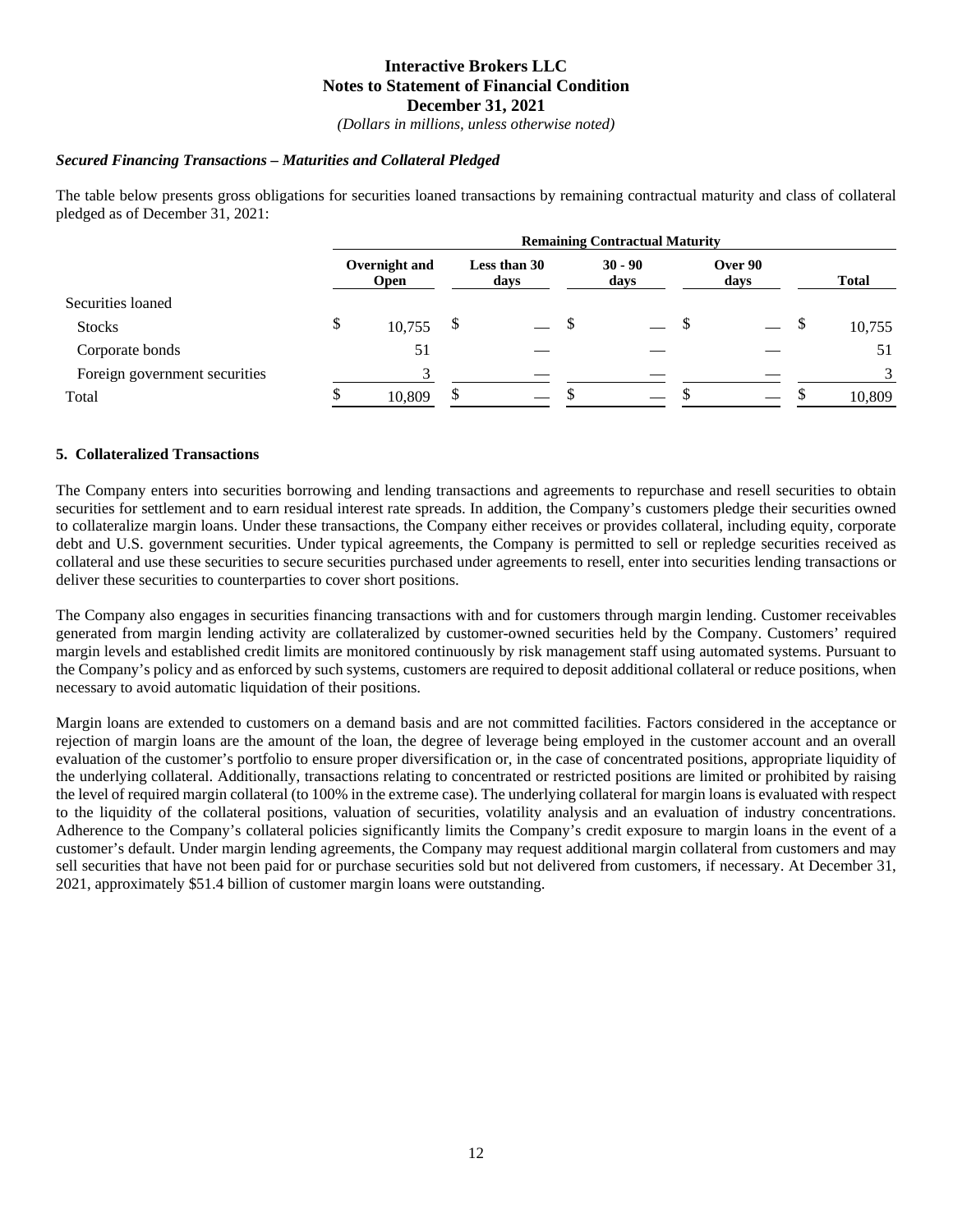*(Dollars in millions, unless otherwise noted)*

The table below presents a summary of the amounts related to collateralized transactions as of December 31, 2021:

|                                                                           | <b>Permitted to</b><br>Repledge | Sold or<br><b>Repledged</b> |
|---------------------------------------------------------------------------|---------------------------------|-----------------------------|
| Securities lending transactions                                           | 50.113                          | 5,900                       |
| Securities purchased under agreements to resell transactions <sup>1</sup> | 14.715                          | 13,956                      |
| Customer margin assets                                                    | 61,369                          | 13,925                      |
|                                                                           | 126,197                         | 33,781                      |

(1) As of December 31, 2021, \$10.4 billion or 74% of securities acquired through agreements to resell that are shown as repledged have been deposited in a separate bank account for the exclusive benefit of customers in accordance with the Customer Protection Rule.

### **6. Receivables and Payables from Contracts with Customers**

Receivables arise when the Company has an unconditional right to receive payment under a contract with a customer and are derecognized when the cash is received. As of December 31, 2021, receivables of \$16 are reported in other assets and receivables from affiliates in the statement of financial condition.

Contract assets arise when the revenue associated with the contract is recognized before the Company's unconditional right to receive payment under a contract with a customer (i.e., unbilled receivable) and are derecognized when either it becomes a receivable or the cash is received. Contract assets are reported in other assets in the statement of financial condition. As of December 31, 2021, contract asset balances were not material.

Contract liabilities arise when customers remit contractual cash payments in advance of the Company satisfying its performance obligations under the contract and are derecognized when the revenue associated with the contract is recognized either when a milestone is met triggering the contractual right to bill the customer or when the performance obligation is satisfied. Contract liabilities are reported in accounts payable, accrued expenses and other liabilities in the statement of financial condition. As of December 31, 2021, contract liability balances were not material.

#### **7. Property and Equipment**

\_\_\_\_\_\_\_\_\_\_\_\_\_\_\_\_\_\_\_\_\_\_\_\_\_\_\_\_\_\_

Property, equipment, and intangible assets, which are included in other assets in the statement of financial condition consist of leasehold improvements, computer equipment, computer software, office furniture and equipment, and intangible assets acquired. The table below presents balances related to property, equipment, and intangible assets as of December 31, 2021:

| Leasehold improvements                           | S | $\overline{4}$ |
|--------------------------------------------------|---|----------------|
| Computer equipment                               |   | 17             |
| Computer software                                |   |                |
| Office furniture and equipment                   |   | 2              |
| Intangible assets acquired                       |   | $\overline{4}$ |
|                                                  |   | 28             |
| Less - accumulated depreciation and amortization |   | (9)            |
| Property and equipment, net                      |   | 19             |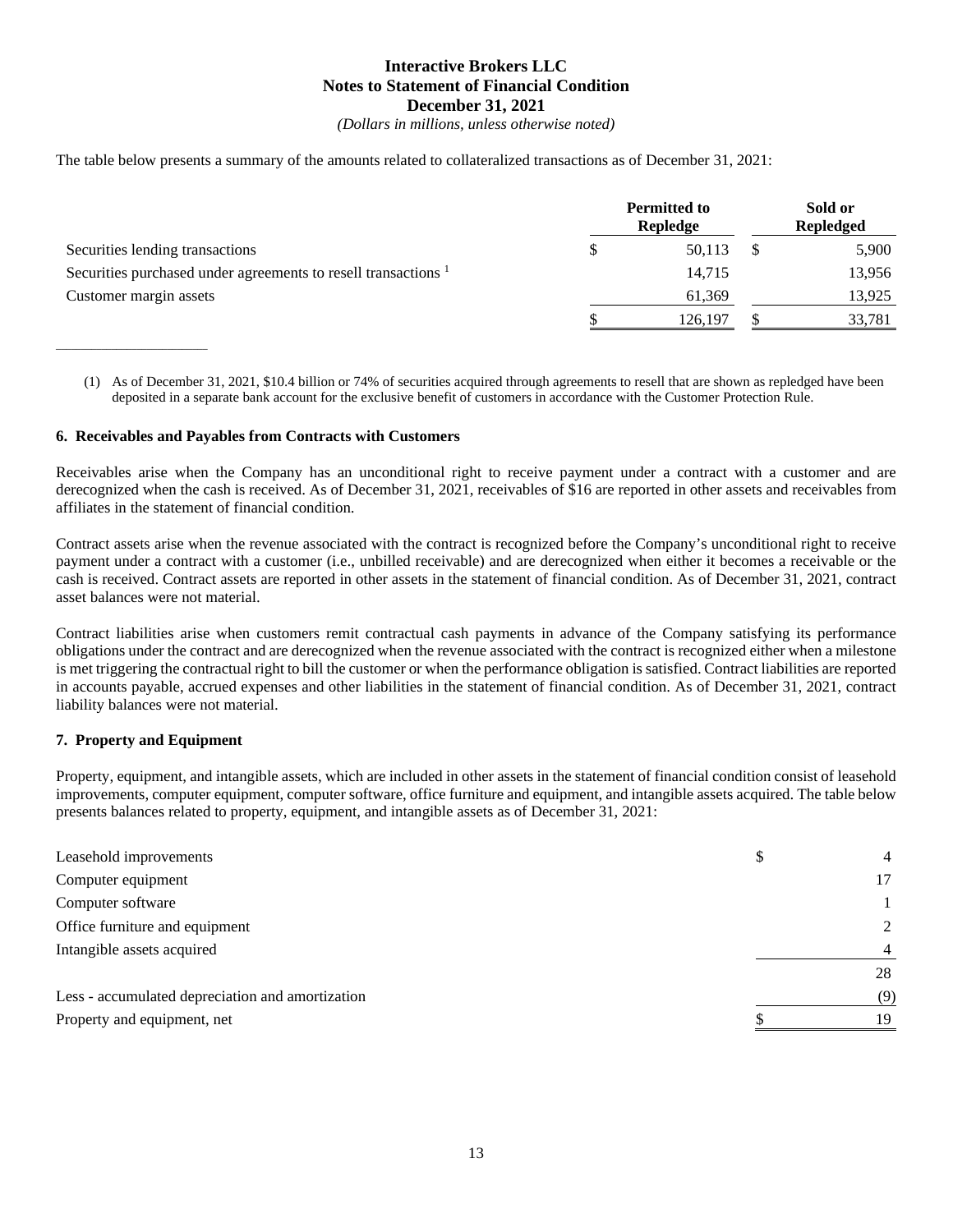*(Dollars in millions, unless otherwise noted)*

#### **8. Leases**

All of the Company's leases are classified as operating leases and primarily consist of real estate leases for corporate offices, data centers, and other facilities. As of December 31, 2021, the weighted-average remaining lease term on these leases is approximately 5 years and the weighted-average discount rate used to measure the lease liabilities is approximately 4.19%. For the year ended December 31, 2021, there were no right-of-use assets obtained under new operating leases. The Company's lease agreements do not contain any residual value guarantees, restrictions or covenants.

The table below presents balances reported in the statement of financial condition related to the Company's leases as of December 31, 2021:

| $Right-of-use assets1$         |  |
|--------------------------------|--|
| Lease liabilities <sup>1</sup> |  |

<sup>(1)</sup> Right-of-use assets are included in other assets and lease liabilities are included in accounts payable, accrued expenses and other liabilities in the Company's statement of financial condition.

The table below reconciles the undiscounted cash flows of the Company's leases as of December 31, 2021 to the present value of its operating lease payments:

| 2022                                         | \$<br>2     |
|----------------------------------------------|-------------|
| 2023                                         | 2           |
| 2024                                         | 2           |
| 2025                                         | 2           |
| 2026                                         | 2           |
| Thereafter                                   |             |
| Total undiscounted operating lease payments  | 10          |
| Less: imputed interest                       | (1)         |
| Present value of operating lease liabilities | $\mathbf Q$ |
|                                              |             |

## **9. Employee Incentive Plans**

\_\_\_\_\_\_\_\_\_\_\_\_\_\_\_\_\_\_\_\_\_\_\_\_\_\_\_

#### *Defined Contribution Plan*

The Company offers all employees who have met minimum service requirements the opportunity to participate in defined contribution retirement plans qualifying under the provisions of Section 401(k) of the Internal Revenue Code. The general purpose of this plan is to provide employees with an incentive to make regular savings in order to provide additional financial security during retirement. This plan provides for the Company to match 50% of the employees' pre-tax contribution, up to a maximum of 10% of eligible earnings. The employee is vested in the matching contribution incrementally over six years of service.

#### *2007 Stock Incentive Plan*

Under IBG, Inc.'s Stock Incentive Plan, up to 30 million shares of IBG, Inc.'s Class A common stock may be issued to satisfy vested restricted stock units granted to directors, officers, employees, contractors and consultants of the Company. The purpose of the Stock Incentive Plan is to promote the Company's long-term financial success by attracting, retaining and rewarding eligible participants.

The Stock Incentive Plan is administered by the Compensation Committee of IBG, Inc.'s Board of Directors. The Compensation Committee has discretionary authority to determine the eligibility to participate in the Stock Incentive Plan and establishes the terms and conditions of the awards, including the number of awards granted to each participant and all other terms and conditions applicable to such awards in individual grant agreements. Awards are expected to be made primarily through grants of IBG, Inc.'s restricted stock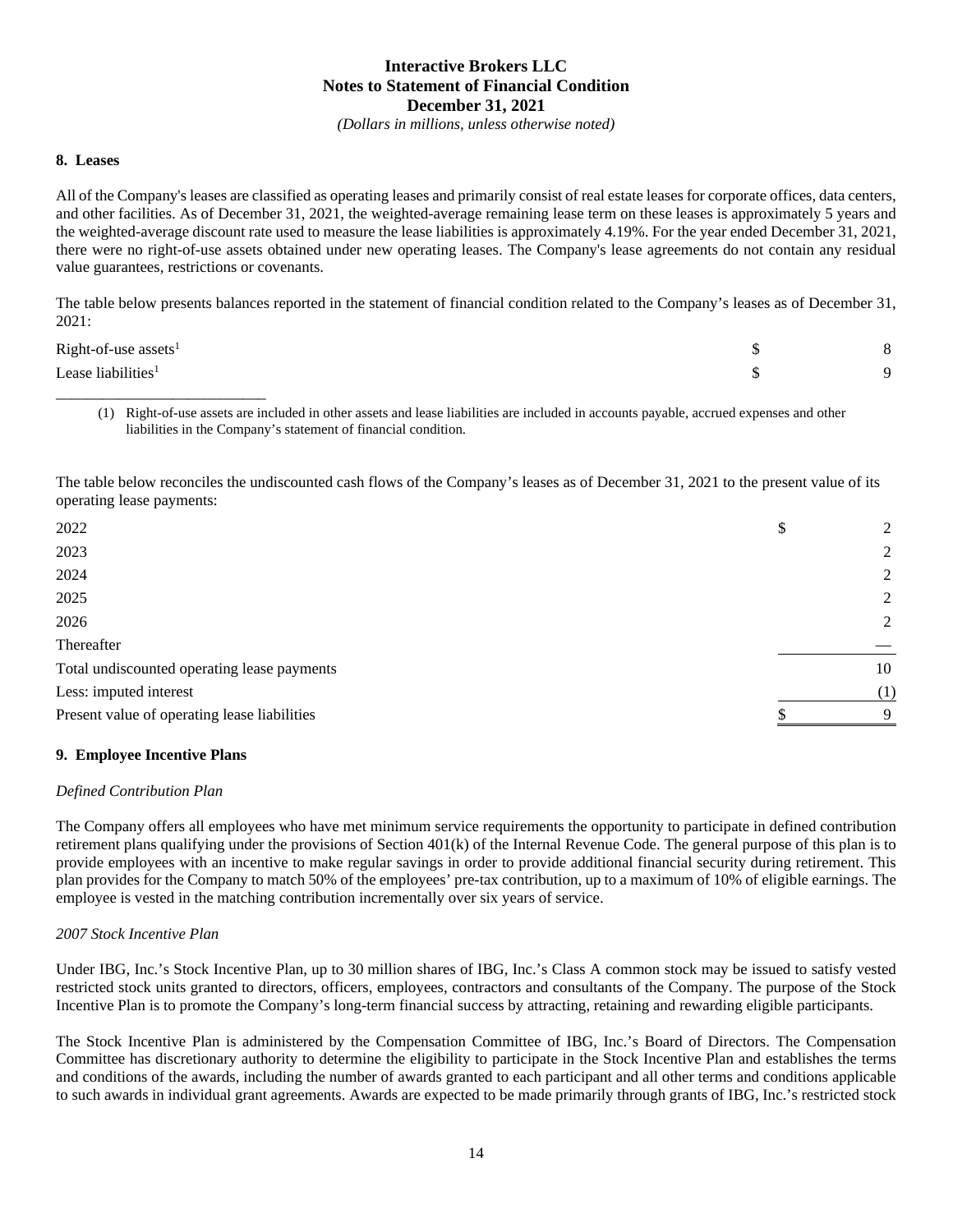*(Dollars in millions, unless otherwise noted)*

units. Stock Incentive Plan awards are subject to issuance over time. All previously granted but not yet earned awards may be canceled by the Company upon the participant's termination of employment or violation of certain applicable covenants before issuance, unless determined otherwise by the Compensation Committee.

The Stock Incentive Plan provides that, upon a change in control, the Compensation Committee may, at its discretion, fully vest any granted but not yet earned awards under the Stock Incentive Plan, or provide that any such granted but not yet earned awards will be honored or assumed, or new rights substituted by the new employer on a substantially similar basis and on terms and conditions substantially comparable to those of the Stock Incentive Plan.

IBG, Inc. is expected to continue to grant awards on or about December 31 of each year to eligible participants, including employees of the Company, as part of an overall plan of equity compensation. In 2021, the IBG, Inc.'s Compensation Committee approved a change to the vesting schedule for the Stock Incentive Plan. For awards granted on December 31, 2021 onwards, restricted stock units vest and become distributable to participants 20% on each vesting date, which is on or about May 9 of each year, assuming continued employment with the Company and compliance with non-competition and other applicable covenants. The vesting and distribution of grants prior to December 31, 2021 remain in accordance with the following schedule: (a) 10% on the first vesting date, which is on or about May 9 of each year; and (b) an additional 15% on each of the following six anniversaries of the first vesting.

For the year ended December 31, 2021, the Company's employees were granted 267,579 restricted stock units with fair value of \$21. Estimated future grants under the Stock Incentive Plan are accrued for ratably during each year (see Note 2). In accordance with the vesting schedule, outstanding awards vest and are distributed to participants yearly on or about May 9 of each year. At the end of each year, no vested awards remain undistributed.

The table below summarizes the Stock Incentive Plan activity for the period indicated:

|                            | <b>Stock Incentive Plan</b><br>Units $1$ | <b>Intrinsic Value of SIP</b><br><b>Shares which Vested and</b><br>were Distributed <sup>2</sup> |
|----------------------------|------------------------------------------|--------------------------------------------------------------------------------------------------|
| Balance, December 31, 2020 | 1,320,528                                |                                                                                                  |
| Granted                    | 267,579                                  |                                                                                                  |
| Canceled                   | (28,058)                                 |                                                                                                  |
| Distributed                | (345,637)                                | 24<br>S                                                                                          |
| Balance, December 31, 2021 | 1,214,412                                |                                                                                                  |

(1) Stock Incentive Plan number of granted restricted stock units related to prior years was adjusted by 51,869 additional restricted stock units during the year ended December 31, 2021.

(2) Intrinsic value of SIP units distributed represents the compensation value reported to the participants.

Awards previously granted but not yet earned under the Stock Incentive Plan are subject to the plan's post-employment provisions in the event a participant ceases employment with the Company. Through December 31, 2021, a total of 153,611 restricted stock units have been distributed under these post-employment provisions.

#### **10. Commitments, Contingencies and Guarantees**

#### *Legal, Regulatory and Governmental Matters*

\_\_\_\_\_\_\_\_\_\_\_\_\_\_\_\_\_\_\_\_\_\_\_\_\_\_\_\_\_

The Company is subject to certain pending and threatened legal, regulatory and governmental actions and proceedings that arise out of the normal course of business. Given the inherent difficulty of predicting the outcome of such matters, particularly in proceedings where claimants seek substantial or indeterminate damages, or which are in their early stages, the Company is generally not able to quantify the actual loss or range of loss related to such legal proceedings, the manner in which they will be resolved, the timing of their final resolution or the ultimate settlement. Management believes that the resolution of these matters will not have a material effect, if any, on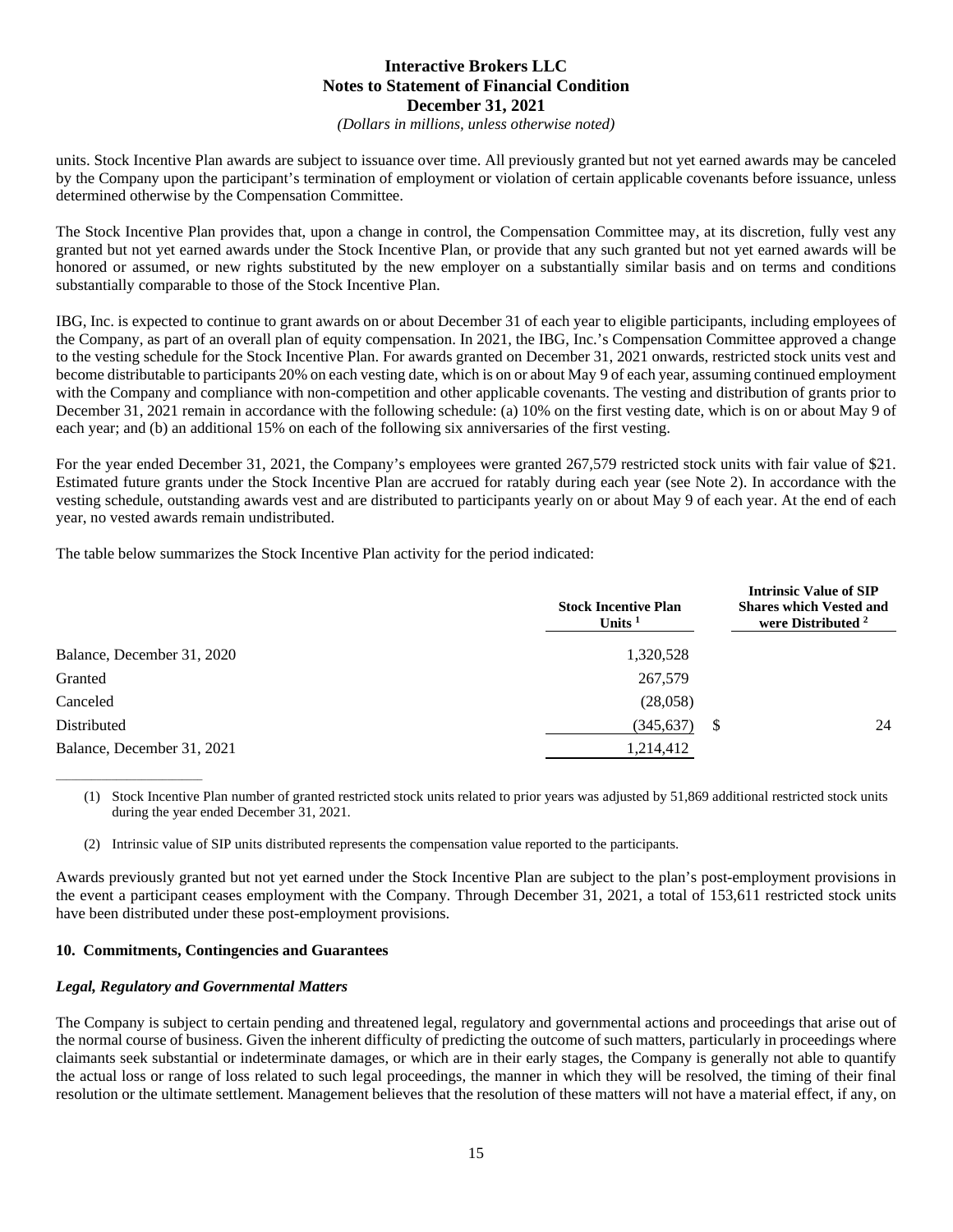*(Dollars in millions, unless otherwise noted)*

the Company's business or financial condition.

The Company accounts for potential losses related to litigation in accordance with FASB ASC Topic 450, "Contingencies." As of December 31, 2021, accruals for potential losses related to legal, regulatory, and governmental actions, and proceedings matters were not material.

#### *Trading Technologies Matter*

On February 3, 2010, Trading Technologies International, Inc. ("Trading Technologies") filed a complaint in the U.S. District Court for the Northern District of Illinois, Eastern Division, against IBG LLC and the Company (the "Defendants"). The complaint, as amended, alleged that the Defendants infringed twelve U.S. patents held by Trading Technologies. Trading Technologies sought damages and injunctive relief. The Defendants asserted numerous defenses to Trading Technologies' claims.

The asserted patents were the subject of petitions before the United States Patent and Trademark Office ("USPTO") seeking Covered Business Method Review ("CBM Review"). The USPTO Patent Trial Appeal Board ("PTAB") found all claims of ten of the twelve asserted patents to be invalid. Of the remaining two patents, 53 of the 56 claims of one patent were held invalid and the other patent survived CBM Review proceedings. Appeals were filed by either the Defendants or Trading Technologies on all PTAB determinations.

The United States Court of Appeals for the Federal Circuit affirmed the PTAB's CBM Review determinations that eight patents were invalid and vacated the CBM Review determinations of invalidity for four patents, concluding that these patents were not eligible for CBM Review. The District Court proceedings on the four patents where the CBM Review determinations had been vacated thereafter resumed in March 2019. All four patents have since expired.

In June 2021, the District Court granted summary judgment in favor of the Defendants, finding that two of the remaining four patents were invalid. The District Court trial with respect to the two remaining patents began on August 6, 2021. At trial, Trading Technologies sought damages of \$962.4 and a finding of willful infringement to support a later request for an award of enhanced damages. The Defendants believed and continue to believe that Trading Technologies' damages request was unrealistic and without merit, and was inconsistent with license agreements involving the same patents and with prior settlement agreements with unrelated third parties.

On September 7, 2021, the jury rendered its verdict finding that the Defendants infringed the two patents, but did not willfully infringe either patent, finding that the two patents were not invalid and awarding \$6.6 in damages to Trading Technologies.

On October 5, 2021, Trading Technologies filed motions for a new trial on damages and willfulness, and to amend the judgment to include pre-judgment and post-judgment interest. On October 7, 2021, Trading Technologies filed a Bill of Costs seeking to recover certain litigation costs. Defendants opposed each of these motions. On January 11, 2022, the District Court granted in part and denied in part Trading Technologies' motion seeking pre-judgment and post-judgment interest, denying the amount Trading Technologies was seeking, but awarding Trading Technologies pre-judgment interest in the amount of \$2 and post-judgment interest in an amount to be calculated pursuant to the Court's orders. On February 22, 2022, the District Court denied in its entirety Trading Technologies' motion seeking a new trial on damages and willfulness. Trading Technologies' Bill of Costs motion is still pending. The Defendants continue to believe in the invalidity of the two patents that were the subject of the jury verdict, and which have expired, and are considering their options, including appropriate forums, for proving the ultimate invalidity of such patents.

While it is difficult to predict the ultimate outcome of the matter and litigation is inherently uncertain, the Company believes in the merits of its positions and will defend them vigorously.

#### *Class Action Matter*

On December 18, 2015, a former individual customer filed a purported class action complaint against the Company, IBG, Inc., and Thomas Frank, Ph.D., IBG, Inc.'s Executive Vice President and Chief Information Officer, in the U.S. District Court for the District of Connecticut. The complaint alleges that the purported class of the Company's customers were harmed by alleged "flaws" in the computerized system used to close out (i.e., liquidate) positions in customer brokerage accounts that have margin deficiencies. The complaint seeks, among other things, undefined compensatory damages and declaratory and injunctive relief.

On September 28, 2016, the District Court issued an order granting the Company's motion to dismiss the complaint in its entirety, and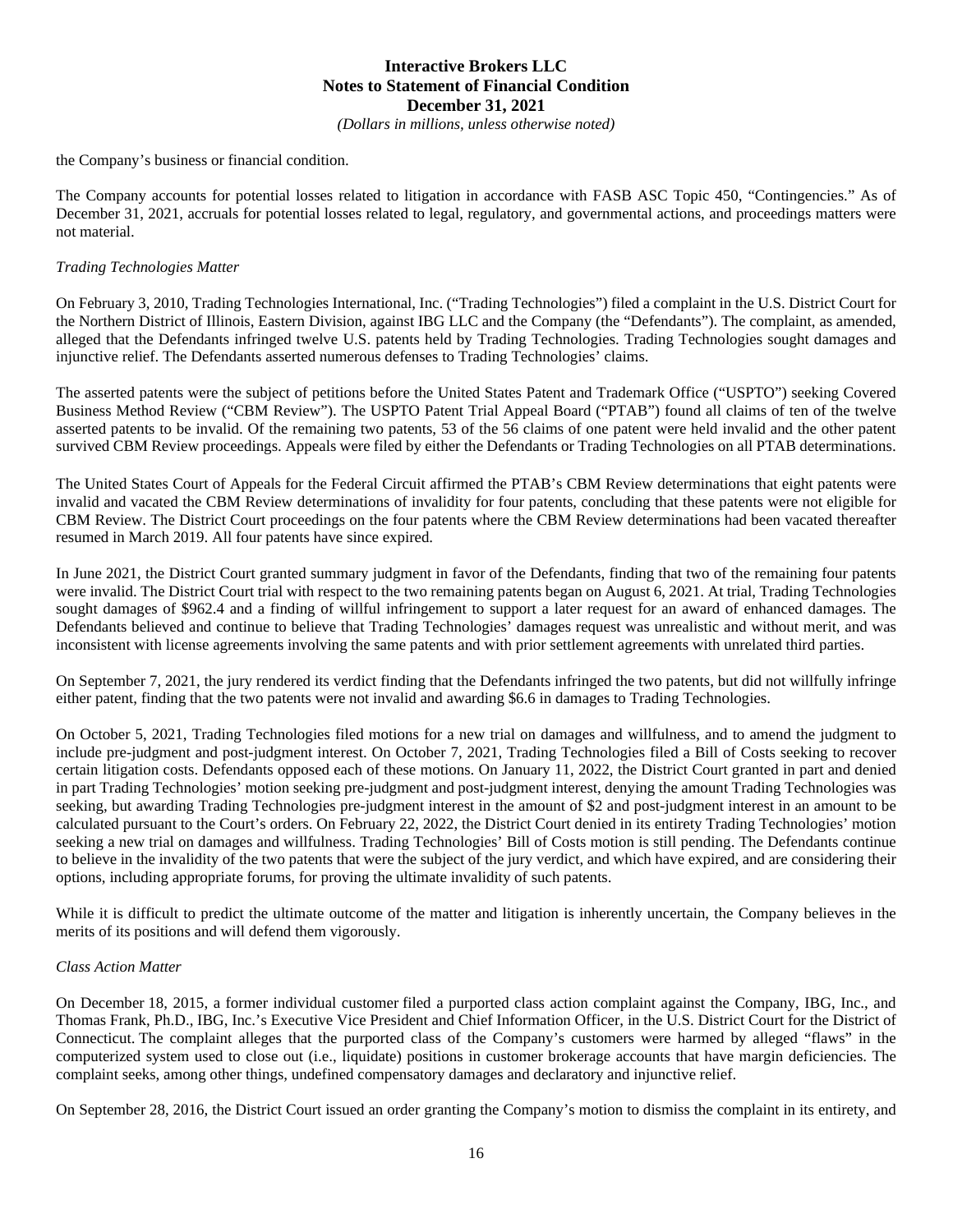*(Dollars in millions, unless otherwise noted)*

without providing plaintiff leave to amend. On September 28, 2017, plaintiff appealed to the United States Court of Appeals for the Second Circuit. On September 26, 2018, the Court of Appeals affirmed the dismissal of plaintiff's claims of breach of contract and commercially unreasonable liquidation but vacated and remanded back to the District Court plaintiff's claims for negligence. On November 30, 2018, the plaintiff filed a second amended complaint. The Company filed a motion to dismiss the new complaint on January 15, 2019, which was denied on September 30, 2019. On December 9, 2019, the Company filed a motion requesting that the District Court certify to the Connecticut Supreme Court two questions of Connecticut law directly relevant to the motion to dismiss. The Court denied the Company's motion to certify on May 15, 2020. Currently, Plaintiff's motion for class certification is due on March 18, 2022. The Company does not believe that a purported class action is appropriate given the great differences in portfolios, markets and many other circumstances surrounding the liquidation of any particular customer's margin-deficient account. The Company and the related defendants intend to continue to defend themselves vigorously against the case and, consistent with past practice in connection with this type of unwarranted action, any potential claims for counsel fees and expenses incurred in defending the case may be fully pursued against the plaintiff.

#### *"Short Squeeze" Antitrust Litigation*

Beginning in late January 2021, more than three dozen federal class-action lawsuits were filed in different jurisdictions against various brokers and other market participants claiming that the defendants acted improperly in restricting trading in the shares of and options on GameStop Corp. and other companies that were subject to unusual trading in January 2021 in what has been referred to as the "Redditrelated short-squeeze". Most of these cases assert federal antitrust claims, including alleging an illegal antitrust conspiracy among the defendants, as well as various state and federal securities-related claims. The Company and its affiliates have been named as defendants in several of these class action lawsuits. The cases were consolidated into a multidistrict litigation ("MDL") and were transferred to the Southern District of Florida on April 1, 2021 for pre-trial proceedings. By the Order dated May 18, 2021, the Court divided the cases into four tranches: (1) antitrust claims ("Antitrust Tranche"); (2) state-law claims against Robinhood entities ("Robinhood Tranche"); (3) state-law claims against other defendants ("Other Broker Tranche"); and (4) federal securities law claims ("Federal Securities Tranche"). The same Order appointed lead plaintiffs' counsel for the Antitrust, Robinhood, and Other Broker Tranches. On July 13, 2021, the plaintiffs voluntarily dismissed the Robinhood Tranche case. Master complaints for the Antitrust and Other Broker Tranche cases were filed on July 26, 2021. The Company was named as a defendant in the antitrust complaint and in two of the initial Federal Securities Tranche complaints, but not in the Other Broker Tranche complaint. On August 30, 2021, he Company and the other defendants named in the antitrust consolidated complaint filed a motion to dismiss the case. On September 21, 2021, the antitrust plaintiffs filed a "corrected" complaint and an opposition to defendants' motion to dismiss. The defendants filed a reply brief on October 5, 2021. By order dated November 17, 2021, the Court granted the defendants' motion to dismiss but allowed plaintiffs to file a final amended complaint. On January 20, 2022, plaintiffs filed an amended consolidated complaint that did not name the Company as a defendant. Lead plaintiffs' counsel in the Federal Securities Tranche filed a consolidated complaint on November 30, 2021. That complaint also did not include the Company as a defendant. As a result, the Company is no longer a party to any of these "short squeeze" class action lawsuits.

#### *Regulatory Matters*

The Company is subject to regulatory oversight and examination by numerous governmental and self-regulatory authorities. As announced on August 10, 2020, the Company agreed to settle certain matters related to our historical anti-money laundering and Bank Secrecy Act practices and procedures with FINRA, the SEC and the CFTC. As part of the settlements, the Company agreed to pay penalties of \$15 to FINRA, \$11.5 to the SEC and \$11.5 to the CFTC, plus approximately \$700 thousand in disgorgement. In addition, the Company agreed to continue the retention of an independent consultant to review the implementation of our enhanced compliance practices and procedures. The Company is also cooperating with a United States Department of Justice inquiry concerning these matters, and while its outcome cannot be predicted, the Company does not believe that the resolution of this inquiry is likely to have a materially adverse effect on its financial condition.

#### *Guarantees*

The Company provides guarantees to securities and commodities clearing houses and exchanges which meet the accounting definition of a guarantee under FASB ASC Topic 460, "Guarantees." Under standard membership agreements, clearing house and exchange members are required to guarantee collectively the performance of other members. Under the agreements, if a member becomes unable to satisfy its obligations, other members would be required to meet shortfalls. In the opinion of management, the Company's liability under these arrangements is not quantifiable and could exceed the cash and securities they have posted as collateral. However, the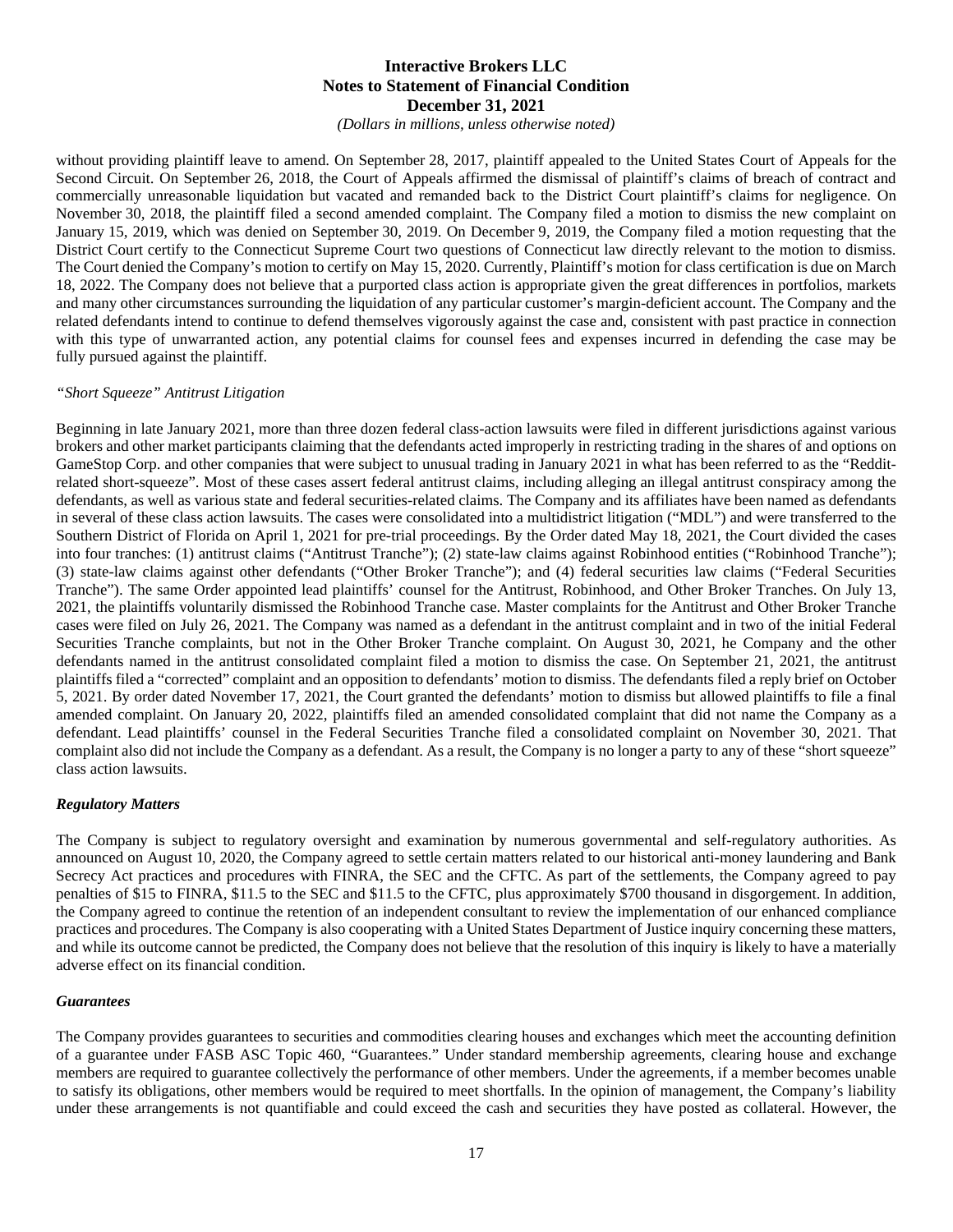*(Dollars in millions, unless otherwise noted)*

potential for the Company to be required to make payments under these arrangements is remote. Accordingly, no contingent liability is carried in the statement of financial condition for these arrangements.

In connection with its retail brokerage business, the Company performs securities and commodities execution, clearance and settlement on behalf of its customers for whom it commits to settle trades submitted by such customers with the respective clearing houses. If a customer fails to fulfill its settlement obligations, the Company must fulfill those settlement obligations. No contingent liability is carried on the statement of financial condition for such customer obligations.

### *Other Commitments*

Assets

Certain clearing houses, clearing banks and firms used by the Company are given a security interest in certain assets of the Company held by those clearing organizations. These assets may be applied to satisfy the obligations of the Company to the respective clearing organizations.

## **11. Related Party Transactions**

The Company's related party transactions are mainly conducted with its parent, IBG LLC, IBKR Securities Services LLC (formerly, Timber Hill LLC), Interactive Brokers Corp., Interactive Brokers Canada Inc., Interactive Brokers (U.K.) Limited, Covestor, Inc. and its subsidiary, Covestor Limited, Interactive Brokers Ireland Limited, Interactive Brokers Luxembourg SARL, IBKR Financial Services AG and its subsidiary, Global Financial Information Services GmbH, Interactive Brokers Central Europe Zrt., Interactive Brokers Hong Kong Limited, IB Business Services (Shanghai) Company Ltd., Interactive Brokers Securities Japan, Inc., Interactive Brokers Singapore Pte. Ltd., and Interactive Brokers Australia Pty Limited. All related party transactions have been executed under arm's length conditions.

In the normal course of business, the Company enters into securities transactions such as trade execution, securities lending, and securities purchased under agreements to resell transactions with affiliates. The Company also shares administrative, financial and technological resources with affiliates.

Included in receivables from and payables to customers in the statement of financial condition are accounts receivable from and payable to directors, officers and affiliate customer accounts.

Included in the statement of financial condition are the following amounts with related parties as of December 31, 2021:

| ASSUS                                                        |              |
|--------------------------------------------------------------|--------------|
| Securities borrowed                                          | \$<br>873    |
| Receivables from customers                                   | 9,752        |
| Receivables from brokers, dealers and clearing organizations | 381          |
| Receivables from affiliates                                  | 133          |
| Other receivables: interest                                  | 15           |
| Total assets with related parties                            | \$<br>11,154 |
| Liabilities                                                  |              |
| Securities loaned                                            | \$<br>1,591  |
| Payables to customers                                        | 6,201        |
| Payables to brokers, dealers and clearing organizations      | 17           |
| Payables to affiliates                                       | 89           |
| Interest payable                                             |              |
| Total liabilities with related parties                       | 7,905        |
|                                                              |              |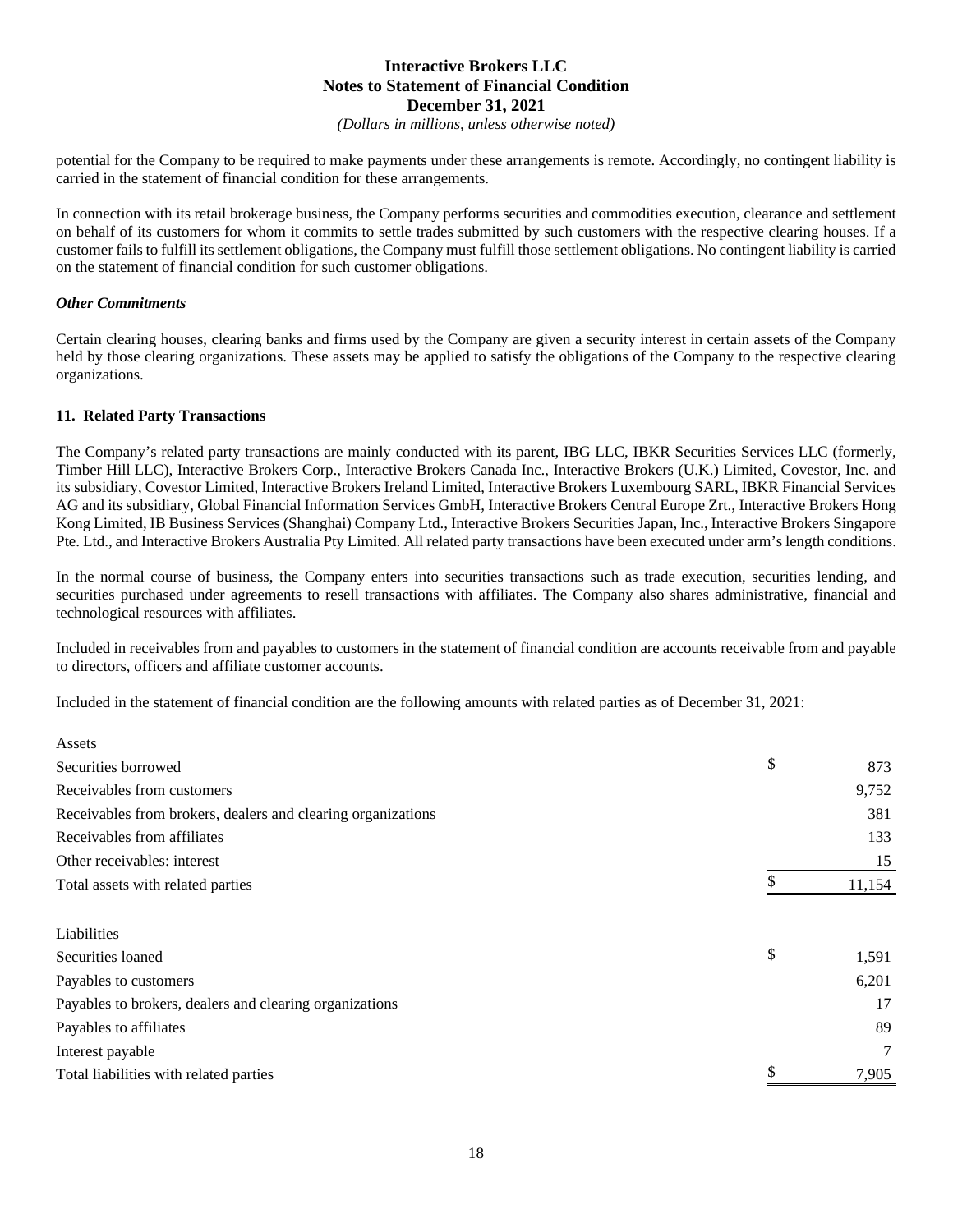*(Dollars in millions, unless otherwise noted)*

#### **12. Segregation of Funds and Reserve Requirements**

As a result of customer activities, the Company is obligated by rules mandated by its primary regulators, the SEC and the CFTC, to segregate or set aside cash or qualified securities to satisfy such rules which have been promulgated to protect customer assets. In addition, the Company is a member of various clearing organizations at which cash or securities are deposited as required to conduct of day-to-day clearance activities.

In accordance with the Customer Protection Rule, the Company is required to maintain separate bank accounts for the exclusive benefit of customers. At December 31, 2021, the Company held cash of \$1,470 and securities purchased under agreements to resell with a carrying value of \$9,883 to satisfy this requirement.

During the period ended December 31, 2021, the Company performed the computations for the assets in the proprietary accounts of brokers (commonly referred to as "PAB") in accordance with the customer reserve computation set forth under the Customer Protection Rule. At December 31, 2021, the Company held securities purchased under agreements to resell with a carrying value of \$509 to satisfy this requirement.

In accordance with the Commodity Exchange Act, the Company is required to segregate all monies, securities and property received to margin and to guarantee or secure the trades or contracts of customers in regulated commodities. At December 31, 2021, the Company had cash and securities of \$6,042; receivables from brokers, dealers and clearing organizations of \$1,962; and commodities option contracts with net long market values of \$153 segregated to satisfy this requirement. At December 31, 2021, the net market values of long and short commodity option contracts were included in receivables from brokers, dealers and clearing organizations.

In accordance with CFTC Regulation 30.7, the Company is required to segregate all monies, securities and property received to margin and to guarantee or secure the trades or contracts of foreign boards of trade. At December 31, 2021, the Company had cash and securities in the amount of \$359 and receivables from brokers, dealers and clearing organizations of \$254 segregated to satisfy this requirement.

In accordance with NFA Financial Requirements Section 14, the Company is required to hold amounts, equal to or in excess of its retail forex obligation, at one or more qualifying institutions in the U.S. or money center countries (as defined in CFTC Regulation 1.49). NFA authorized the Company to utilize its daily securities reserve computations performed in accordance with the Customer Protection Rule to satisfy this requirement.

#### **13. Net Capital Requirements**

The Company is subject to the Uniform Net Capital Rule, which requires the maintenance of minimum net capital. The Company has elected to use the alternative method permitted by the rule, which requires it to maintain minimum net capital, as defined, equal to the greater of \$250 thousand or 2% of aggregate debit balances arising from customer transactions, as defined. The Company is also subject to the CFTC's minimum financial requirements (Regulation 1.17), which require it to maintain minimum net capital, as defined, equal to the greater of (a) \$20 plus 5% of total retail forex obligations in excess of \$10, or (b) 8% of the total commodities risk margin requirement for all positions carried in customer and non-customer accounts. The Uniform Net Capital Rule also provides that equity capital may not be withdrawn or cash dividends paid if the resulting net capital would be less than 5% of aggregate debit balances arising from customer transactions. At December 31, 2021, the Company had net capital of \$5,581, which was \$4,580 in excess of the required net capital of \$1,001.

#### **14. Subsequent Events**

As required by FASB ASC Topic 855, "Subsequent Events", the Company has evaluated subsequent events for adjustment to or disclosure in its statement of financial condition through the date the statement of financial condition was issued. Except as disclosed above and in Note 10, no other recordable or disclosable events occurred.

\*\*\*\*\*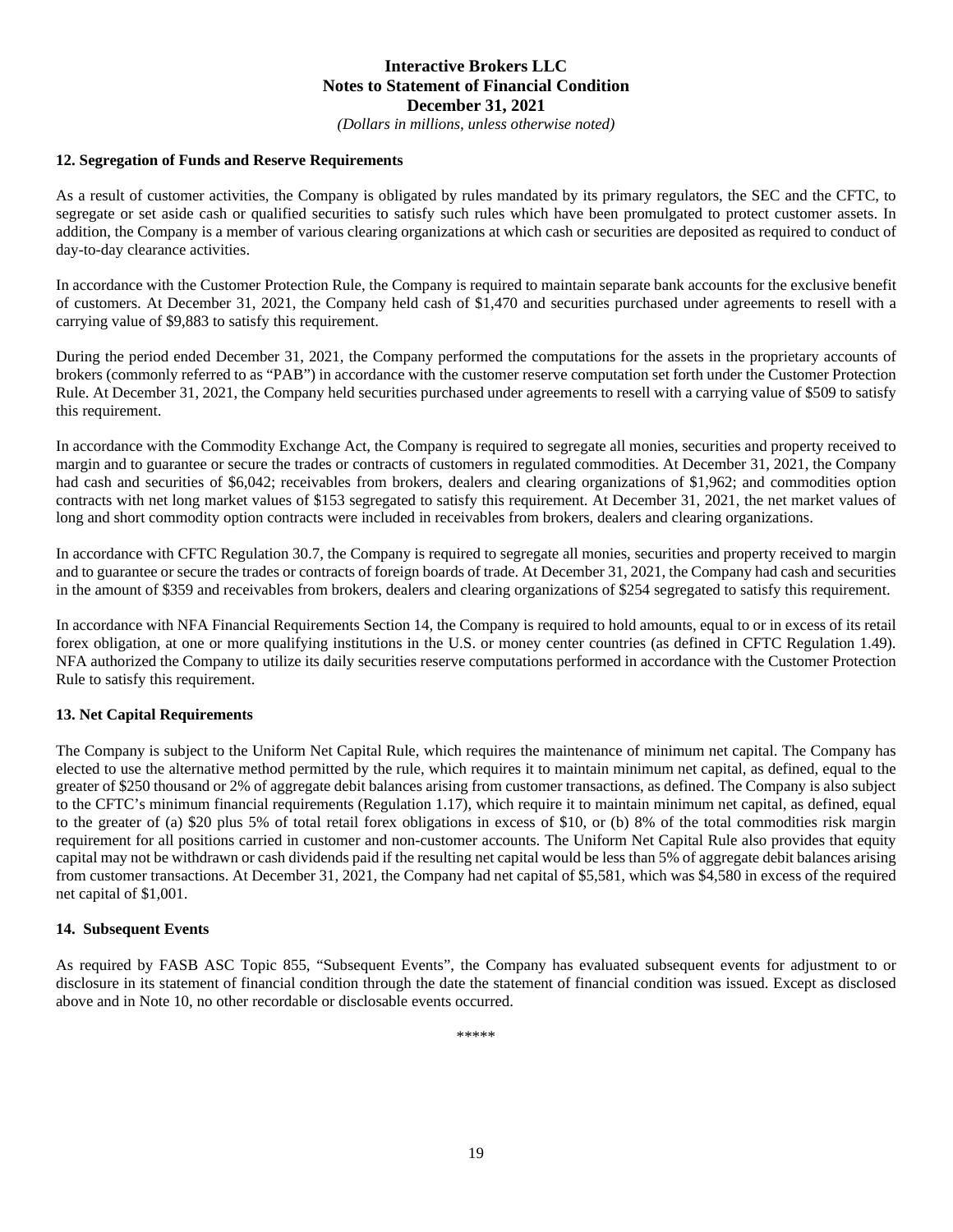## **Interactive Brokers LLC Computation of Net Capital for Brokers and Dealers Pursuant to Rule 15c3-1 under the Securities Exchange Act of 1934** December 31, 2021

*(Dollars in millions)*

| NET CAPITAL:                                                       |             |
|--------------------------------------------------------------------|-------------|
|                                                                    |             |
| Total members' capital                                             | \$<br>6,284 |
| Deductions and/or charges:                                         |             |
| Nonallowable assets:                                               |             |
| Financial instruments owned, at fair value                         | 40          |
| Receivables:                                                       |             |
| Customers                                                          | 3           |
| Brokers, dealers and clearing organizations                        | 127         |
| <b>Affiliates</b>                                                  | 133         |
| Interest                                                           | 6           |
| Other assets                                                       | 83          |
| Aged fail-to-deliver                                               | 3           |
| Other charges                                                      | 284         |
| Net capital before haircuts on securities positions                | 5,605       |
| Haircuts on securities positions:                                  |             |
| U.S. and Canadian government obligations                           | 22          |
| Foreign currencies                                                 | 2           |
| <b>Total haircuts</b>                                              | 24          |
| <b>NET CAPITAL</b>                                                 | 5,581       |
| MINIMUM DOLLAR NET CAPITAL REQUIRED (2% of combined                |             |
| aggregate debit items as shown in computation for determination of |             |
| reserve requirements pursuant to Rule 15c3-3)                      | 1,001       |
| CAPITAL IN EXCESS OF MINIMUM REQUIREMENTS                          | 4,580       |

Note: There are no material reconciling items between the amounts presented above and the amounts reported in the Company's FOCUS report as of December 31, 2021, which was filed on January 26, 2022. Therefore, no reconciliation of the two computations is deemed necessary.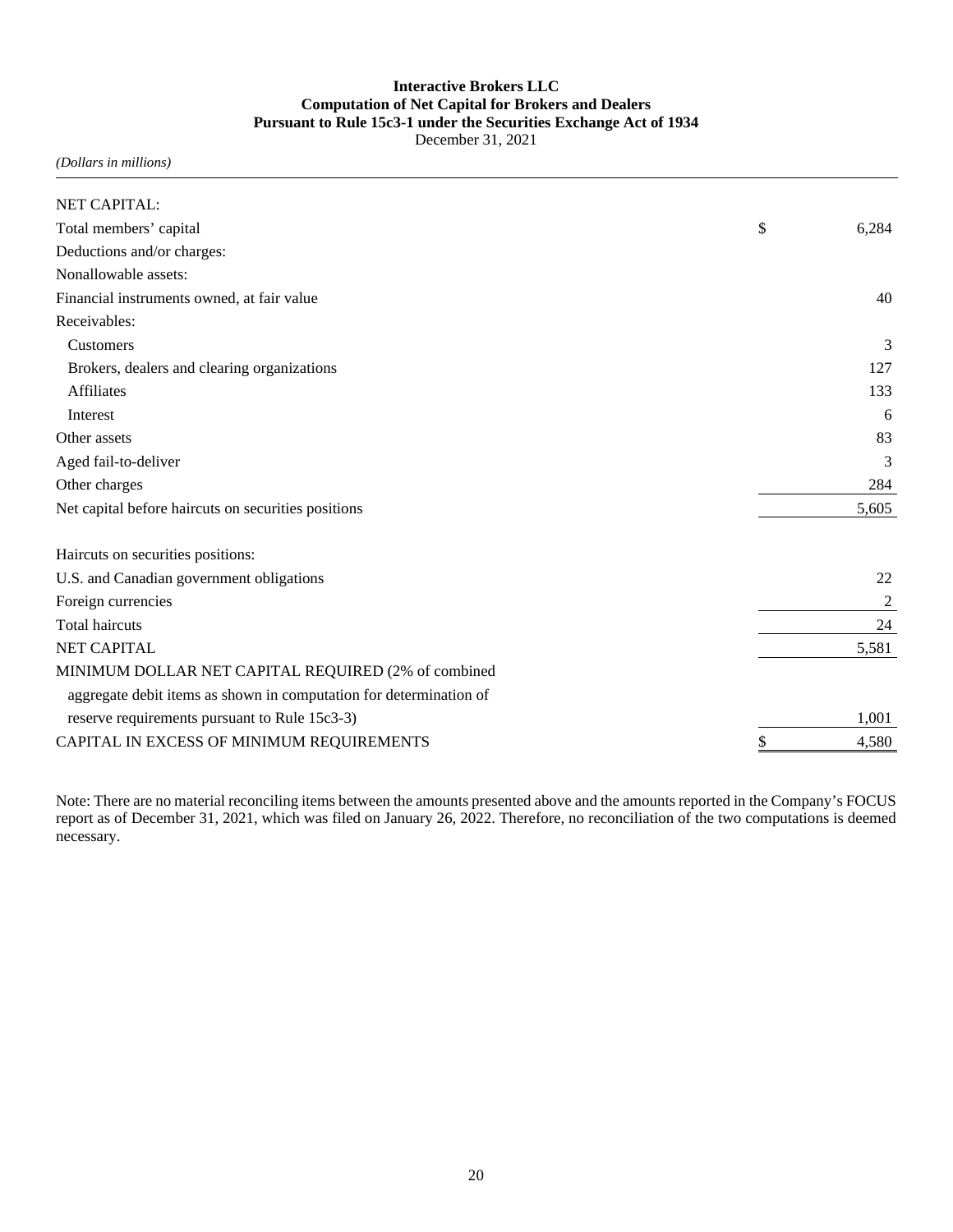## **Interactive Brokers LLC Schedule of Segregation Requirements and Funds in Segregation for Customers Trading on U.S. Commodity Exchanges Pursuant to Section 4d(a)(2) under the Commodity Exchange Act** December 31, 2021

*(Dollars in millions)*

| SEGREGATION REQUIREMENTS:                                                          |    |       |
|------------------------------------------------------------------------------------|----|-------|
| Net ledger balance in accounts of regulated commodity customers                    | \$ | 7,607 |
| Net unrealized profit (loss) in open futures contracts traded on a contract market |    | 125   |
| Exchange traded options:                                                           |    |       |
| Market value of open option contracts purchased on a contract market               |    | 552   |
| Market value of open option contracts granted (sold)                               |    | (399) |
| Net equity                                                                         |    | 7,885 |
| Accounts liquidating to deficits and accounts with debit balances                  |    |       |
| Amount required to be segregated                                                   |    | 7,886 |
| <b>FUNDS IN SEGREGATED ACCOUNTS:</b>                                               |    |       |
| Deposited in segregated funds bank accounts - cash                                 |    | 1,613 |
| Deposited in segregated funds bank accounts - securities                           |    | 4,107 |
| Margin on deposit with clearing members of contract markets - cash                 |    | 2,000 |
| Margin on deposit with clearing members of contract markets - securities           |    | 322   |
| Net settlement from (to) derivatives clearing organizations of contract makers     |    | (48)  |
| Exchange traded options:                                                           |    |       |
| Market value of open long option contracts                                         |    | 552   |
| Market value of open short option contracts                                        |    | (399) |
| Total amount in segregation                                                        |    | 8,147 |
| Excess funds in segregation                                                        | S  | 261   |
| Management target amount for excess funds in segregation                           | \$ | 155   |

Note: There are no material reconciling items between the amounts presented above and the amounts reported in the Company's FOCUS report as of December 31, 2021, which was filed on January 26, 2022. Therefore, no reconciliation of the two computations is deemed necessary.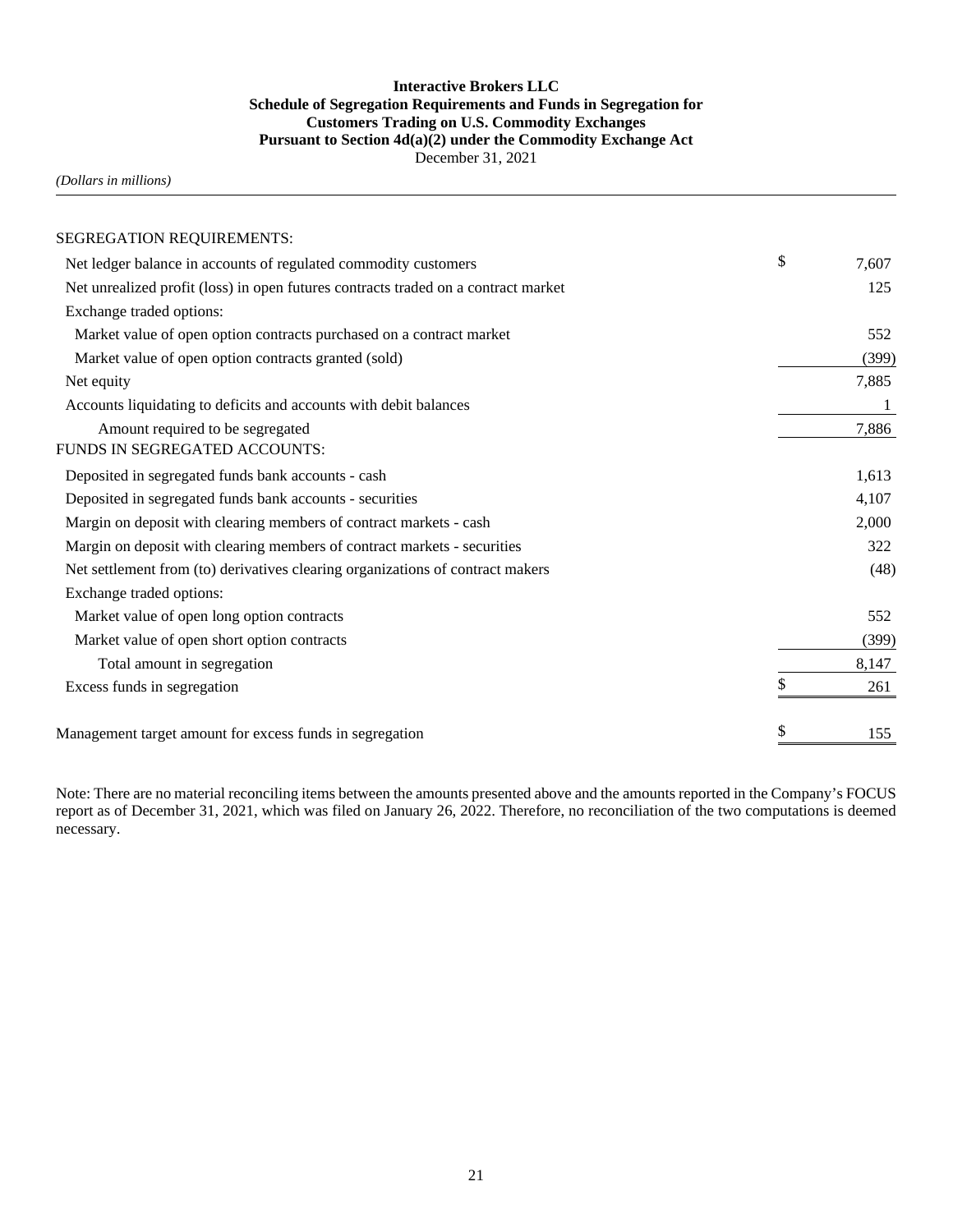## **Interactive Brokers LLC Schedule of Secured Amounts and Funds Held in Separate Accounts for Foreign Futures and Foreign Options Customers Pursuant to Regulation 30.7 under the Commodity Exchange Act** December 31, 2021

#### *(Dollars in millions)*

| FUNDS DEPOSITED IN SEPARATE REGULATION 30.7 ACCOUNTS                                                                    |          |
|-------------------------------------------------------------------------------------------------------------------------|----------|
| Cash in banks located in the United States                                                                              | \$<br>59 |
| Securities in safekeeping with banks located in the United States<br>AMOUNTS HELD BY MEMBERS OF FOREIGN BOARDS OF TRADE | 300      |
| Cash                                                                                                                    | (927)    |
| Unrealized gain (loss) on open futures contracts                                                                        | 1,182    |
| Value of long option contracts                                                                                          |          |
| Value of short option contracts                                                                                         |          |
| Total Funds in Section 30.7 accounts                                                                                    | 614      |
| Amount required to be set aside in separate 30.7 accounts                                                               | 490      |
| Excess funds                                                                                                            | 124      |
| Management target for excess funds                                                                                      | 80       |

Note: There are no material reconciling items between the amounts presented above and the amounts reported in the Company's FOCUS report as of December 31, 2021, which was filed on January 26, 2022. Therefore, no reconciliation of the two computations is deemed necessary.